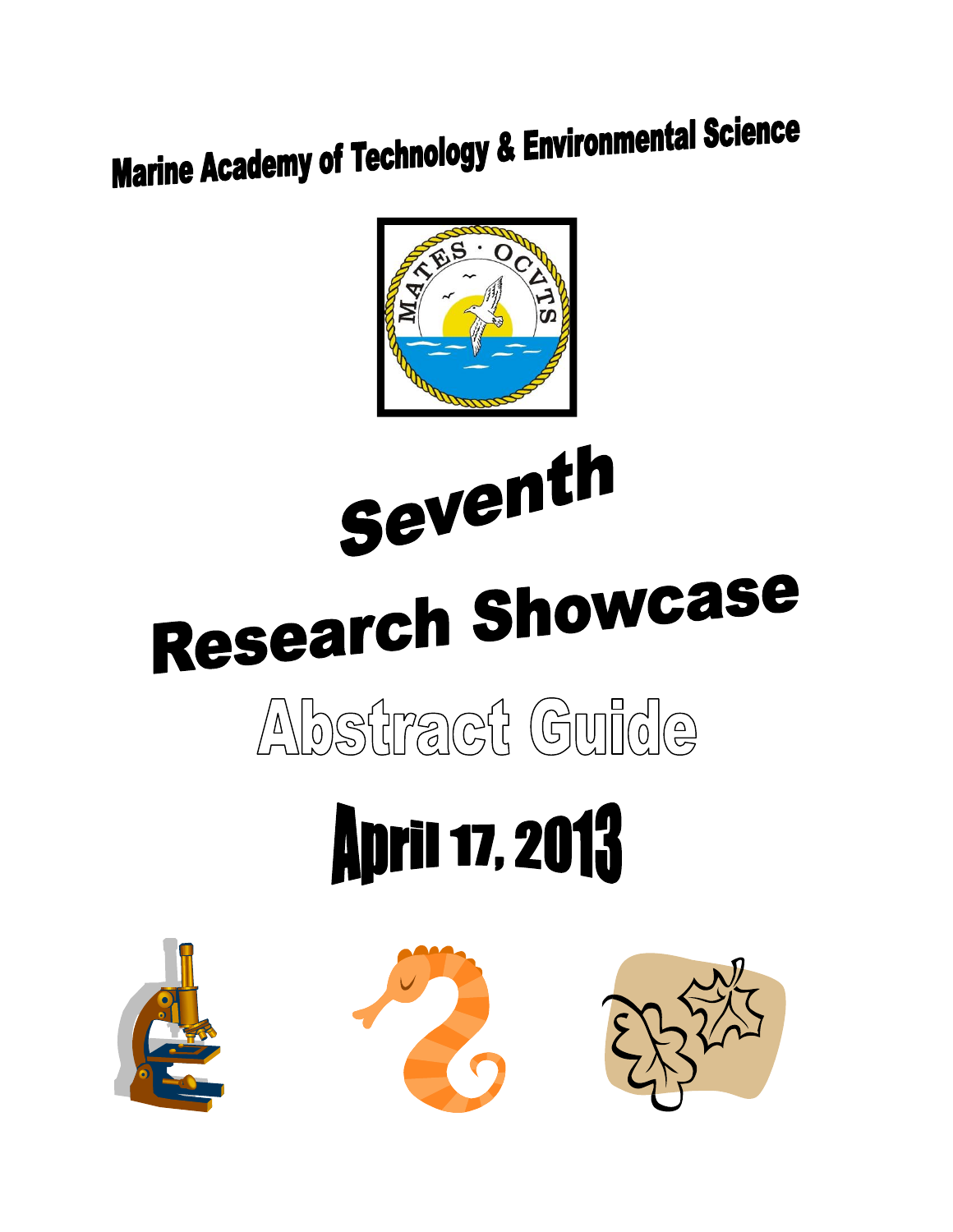**It is our seventh year of the MATES Research Expo! This was a great year for student research outside of MATES with 14 projects presented at the Delaware Valley Science Fair and one of the projects moving on as a 2013 finalist in the Intel International Science and Engineering Fair. All freshmen and transfer students were required to conduct an independent experiment. Once completed, the students completed a poster culminating in the poster session on April 17, 2013. Many hours went into the projects as the first year MATES students will be presenting their posters. All posters will be displayed in alphabetical order of their last names. However, they will be judged depending on their category.** 

**We would like to thank the students for their project presentations this year. The students worked hard and it will show in the following abstracts, and during the poster session. Thanks to the MATES Parent-Teacher-Student Organization that was generous in providing funds for materials for numerous projects. We wish to thank our Ocean County Vocational Technical School Board of Education, Administration (Mr. Hoey, Ms. Weber-Loeffert, Mr. Frazee, and Ms. Carroll) and MATES Staff, especially Mr. Jason Kelsey and Mr. David Werner (both advisors), Ms. Maryann Minnier, Ms. Mia Dill, Mrs. Kelly Kelsey, Mr. Adam Sprague (advisor), Mr. Gary MacDonald, and Mr. Brian Coen who contributed to the success of the project. Also, thanks to Ms. Debrah Koehler, Ms. Ester Gallacchio, Mr. Gino DiGiovanni, Mr. Bob Quist and Mr. Roman Khariv for all of their support and assistance.** 

**Thanks to the parents who have contributed much time and effort in making the projects possible. Without their support, this research would not be possible. I would like to take this time to thanks Sarah Jakositz and Meaghan Martin (both class of 2014) for organizing research mentoring sessions for the freshmen, and organizing Walker Davis '13 and Leah Goldsberry '14 to also help out. And, last, but not least, a very special thank you to all of our judges who volunteer to provide our students with constructive feedback about their projects. We greatly appreciate your time and expertise in making the 2013 MATES Research Expo a real success.** 

 **Congratulations to all of the students listed in this guide.** 

**Sincerely,**

John Wrock

**John Wnek, supervisor, Science and Research**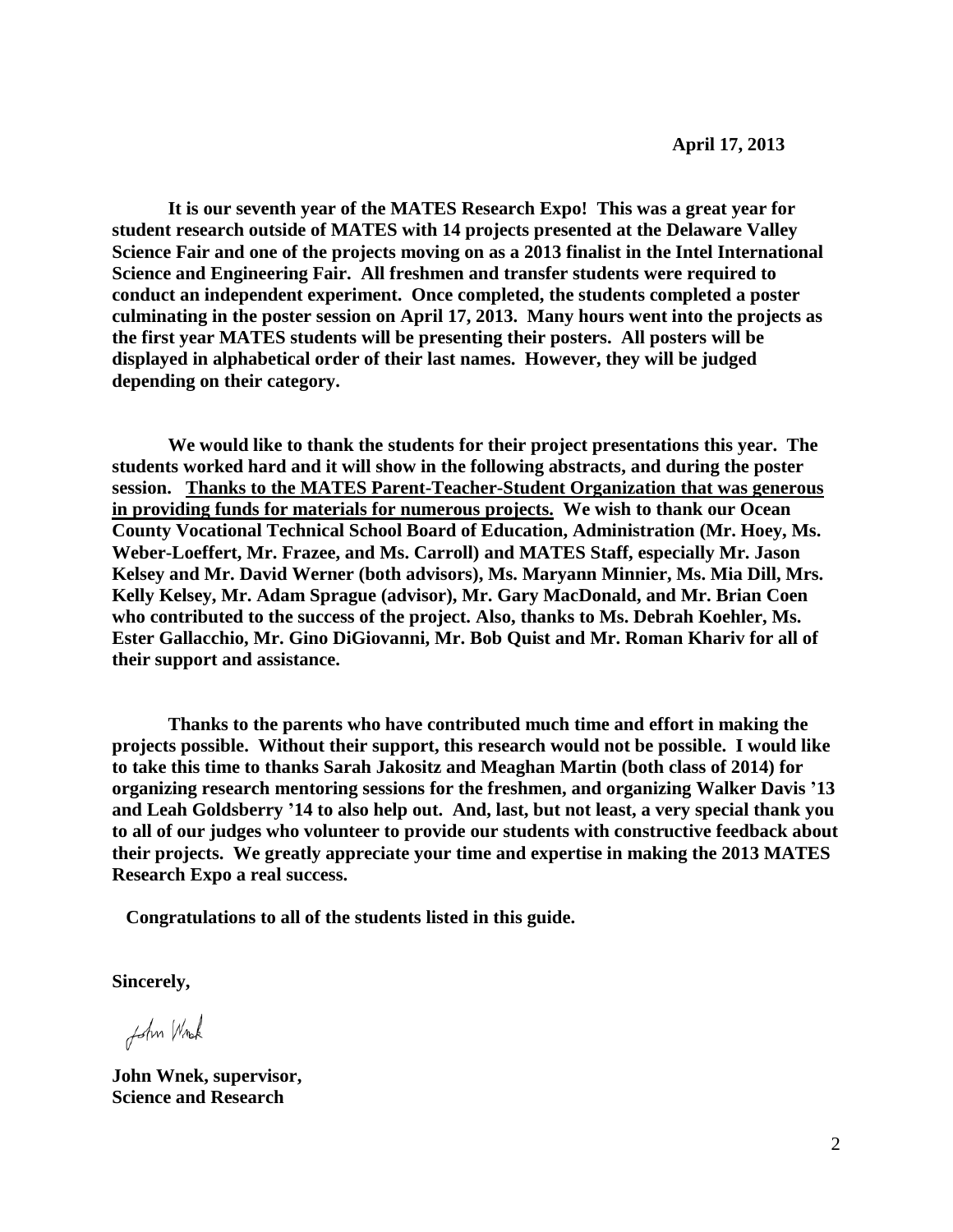### **TABLE OF CONTENTS**

| <b>CATEGORY</b>                              | <b>PAGES</b> |
|----------------------------------------------|--------------|
| <b>BIOTECHNOLOGY AND MICROBIOLOGY</b>        | $4 - 6$      |
| <b>BOTANY</b>                                | $6 - 8$      |
| <b>EARTH SCIENCE AND ATMOSPHERIC SCIENCE</b> | $9 - 11$     |
| <b>ENVIRONMENTAL SCIENCE</b>                 | $11 - 14$    |
| <b>HUMAN HEALTH AND BEHAVIORAL SCIENCE</b>   | $14 - 16$    |
| PHYSICAL SCIENCE AND ENGINEERING             | $16 - 19$    |
| <b>TOXICOLOGY</b>                            | $19 - 21$    |
| <b>ZOOLOGY</b>                               | $22 - 24$    |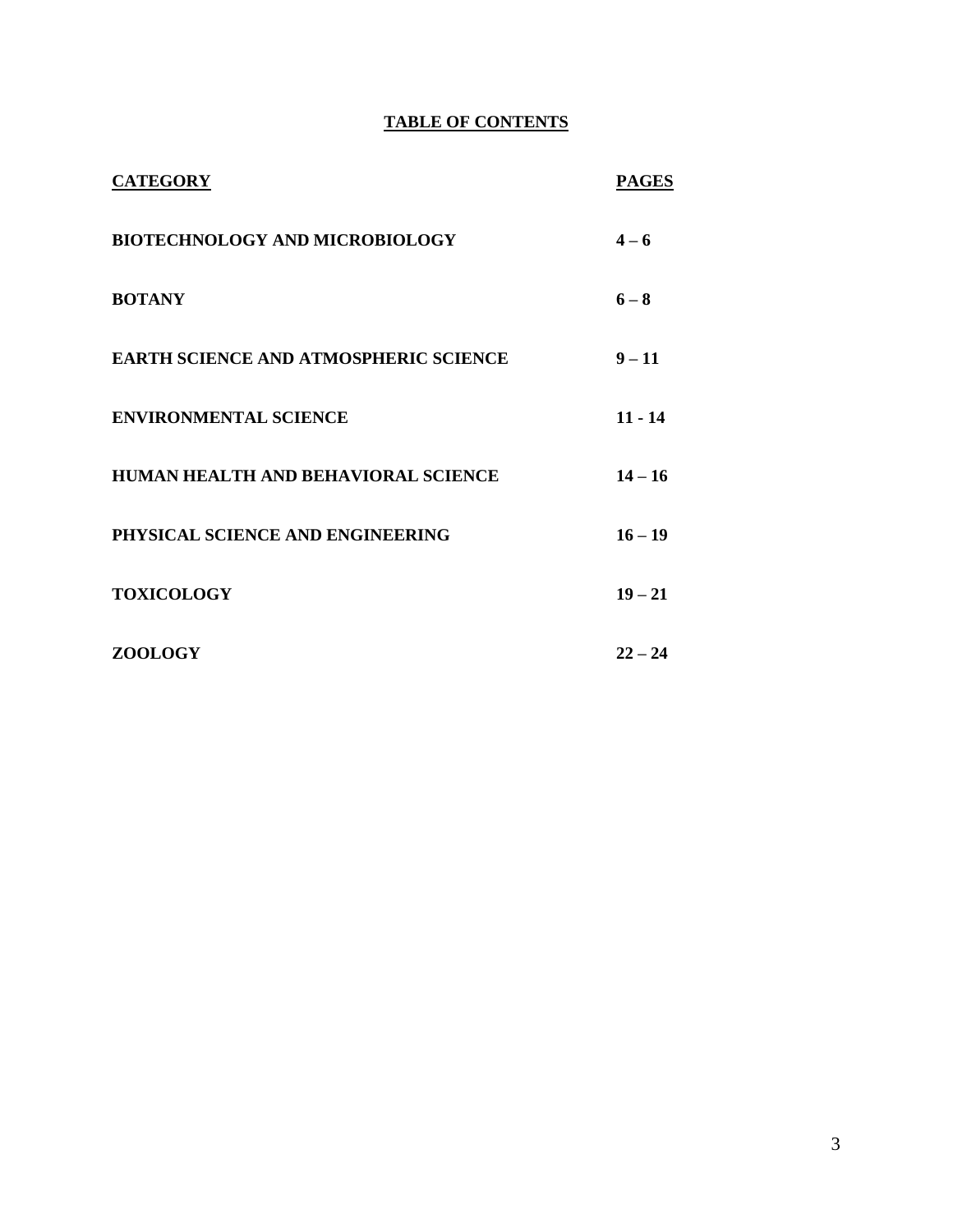### **BIOTECHNOLOGY AND MICROBIOLOGY:**

### **101. BACTERIA COLONY COUNT FOR MOST TOUCHED HOUSEHOLD SURFACES**

Jenny Belling, Block 1 Science Class, Marine Academy of Technology and Environmental Science (MATES), Advisors: Mr. Jason Kelsey and Dr. John Wnek

Bacteria are prokaryotic microorganisms that live amongst everyday life. Different bacteria grow and reproduce in all different areas. For example, every surface of any house is most likely covered in bacteria. In order to compare the amount of bacteria located throughout common households, bacteria was swabbed in two different houses and placed in petri dishes with agar. The process of total count was performed to count the amount of colonies in the petri dishes. After analyzing the data, the research showed that one surface of a house was noticeably higher than the others and the same goes for the other house. This experiment is used to show the areas of homes that contain the most bacteria and should be used more cautiously.

### **102. COMPARISON OF BACTERIAL GROWTH ALLOWED BY DIFFERENT TYPES OF EARPHONES**

Hailey Conrad, Block 3 Science, Marine Academy of Technology and Environmental Science (MATES). Advisors: Mr. Jason Kelsey and Dr. John Wnek

Since people are wearing earphones more and more, it is important to study how earphones affect the bacteria in the ear. In order to determine what type of earphones increased the bacteria in the ear the most, I performed an experiment using different types of earphones- headphones, ear buds that went into the inner ear, and Apple ear buds. I had volunteers wear the three different earphone types over the course of one day, and I measured how the amount of bacteria in their ear canals changed before and after the experiment. I found that the ear buds that went into the inner ear increased the bacteria in the ear the most. Because of this, people who are concerned about bacterial growth in their ears or get frequent ear infections may want to avoid wearing ear buds that go into the inner ear.

### **103. CAN CANVAS BAGS BE DANGEROUS?**

Kate Doherty, Block 4 Science Class, Marine Academy of Technology and Environmental Science (MATES), Advisors: Mrs. Kelly Kelsey and Dr. John Wnek

Often, raw chicken can contain various strains of bacteria including more harmful strains such as salmonella. The use of reusable canvas shopping bags may result in the cross contamination of other foods later if the bacteria from the chicken and its packaging remains. Tests were done to see if bacteria from the chicken's packaging would culture on its own in washed or unwashed reusable bags. Bacteria strains were observed in the washed bag cultures, concluding that the chicken purchased that week had bacteria. After being washed again, the bacteria count was again at zero, therefore washing the bag regularly is a safe way to remove of any bacteria and eliminate cross contamination.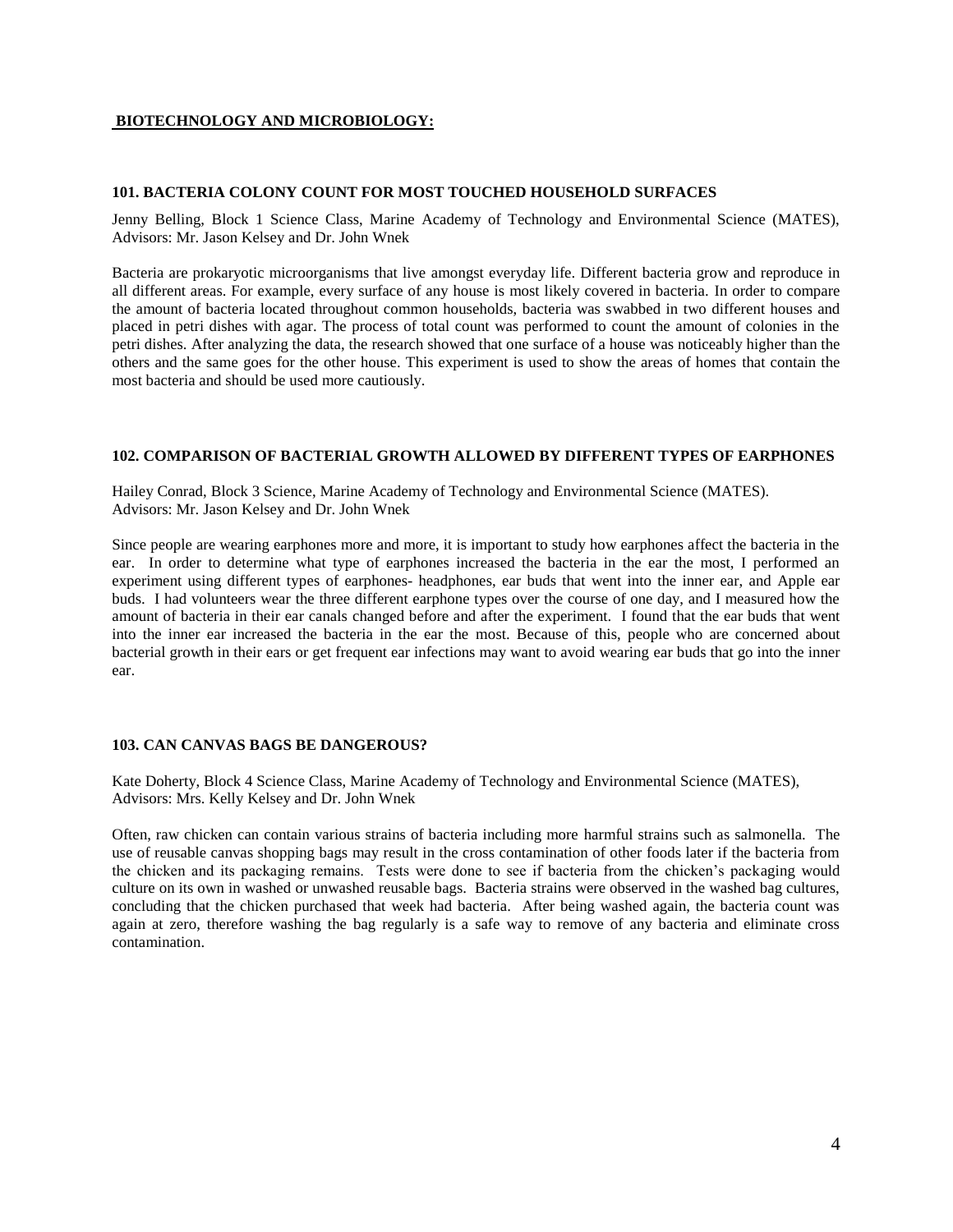### **BIOTECHNOLOGY AND MICROBIOLOGY (CONTINUED)**

### **104. THE EFFECT OF MEDICINAL MUSHROOMS ON** *LACTOBACILLUS ACIDOPHILUS*

Ian Gorlach, Block 1 Science Class, Marine Academy of Technology and Environmental Sciences (MATES), Advisors: Dr. John Wnek and Mr. Jason Kelsey

Recent movements towards natural products have reintroduced a world of healthy habits, and not much is known about the reactions between common fungi and bacteria. Therefore I wanted to know whether the antibiotic properties of the fungi would hinder the growth of the bacteria. I grew colonies of a common probiotic bacterium, *Lactobacillus acidophilus,* and put small amounts of the steeped fungi on the grown bacteria to see if it would hinder or help the bacteria's growth. I dipped small paper circles in various strengths of the steeped fungi and placed them in petri plates with the bacteria. After 24 hours at 35 Celsius the bacteria had shown no growth differences in the small rings of extract and water surrounding the paper circles. Results of the project showed that the fungal extracts have no effect on the growth of the bacteria.

### **105. WHICH TYPE OF CUTTING BOARD HARBORS THE MOST BACTERIA AFTER MULTIPLE USES?**

Abigail Hulse, 4th Block Science Class, Marine Academy of Technology and Environmental Science (MATES), Advisor: Dr. John Wnek

Cutting boards are an essential kitchen item. They protect countertops from being damaged by knives, and they can conveniently carry chopped-up food from the counter to the stovetop and other places in the kitchen. Cutting boards come in a variety of materials, including bamboo, polyethylene plastic, and glass. There is often debate over which type of cutting board is the most sanitary after multiple uses. Over time, grooves appear on certain types of cutting boards which can harbor bacteria such as salmonella and Escherichia coli, which can both cause foodborne illnesses. This experiment tested the total number of bacteria colonies on bamboo, polyethylene plastic, and glass cutting boards after multiple uses to see how much bacteria remains on the cutting boards. Raw chicken was cut on each board and they were washed thoroughly using hot water, Dawn Antibacterial® Soap, and scrubbed with a clean paper towel. This experiment also looked at the effectiveness of properly cleaning the cutting boards in this manner. After five uses, the results show that the polyethylene plastic cutting board harbored the most bacteria and that washing the boards in the manner described above effectively removed most of the bacteria from all three boards.

### **106. VIRUSES THAT DESTROY BACTERIA: HOW TEMPERATURE AND INCUBATION TIME AFFECT THE GROWTH OF PLAQUES**

Bryan Rogers, 3<sup>rd</sup> Block Science Class, Marine Academy of Technology and Environmental Sciences (MATES), Advisor: Mr. Jason Kelsey, Dr. John Wnek, Mr. Adam Sprague

This project explored whether the bacteriophage T4r can be used effectively to deter or kill *E. coli* and other viruses alike. To test this hypothesis, the *E. coli* was strengthened throughout a 24-hour incubation period at room temperature. The strain of T4r was not strengthened using any means. When the diluted T4r bacteriophage and the incubated *E. coli* were combined in a petri dish, they were then incubated for a time period of 20 hours. Once the incubation sequence was finished, the colonies of bacteria, *E. coli*, were counted. From the results, it is shown that as the T4r bacteriophage was diluted, making the strain weaker, the amount of *E. coli* began to rise, thus creating an inversely proportional relationship. In total, the *E. coli*, due to the time of incubation, which strengthened the virus excessively, made it so that the T4r bacteriophage was not able to deter or slow the growth of the *E. coli*. Thus, it is shown that, under these conditions of a strengthened E. coli virus and a diluted T4r bacteriophage; T4r cannot be used to effectively kill or deter *E. coli* bacterial strains.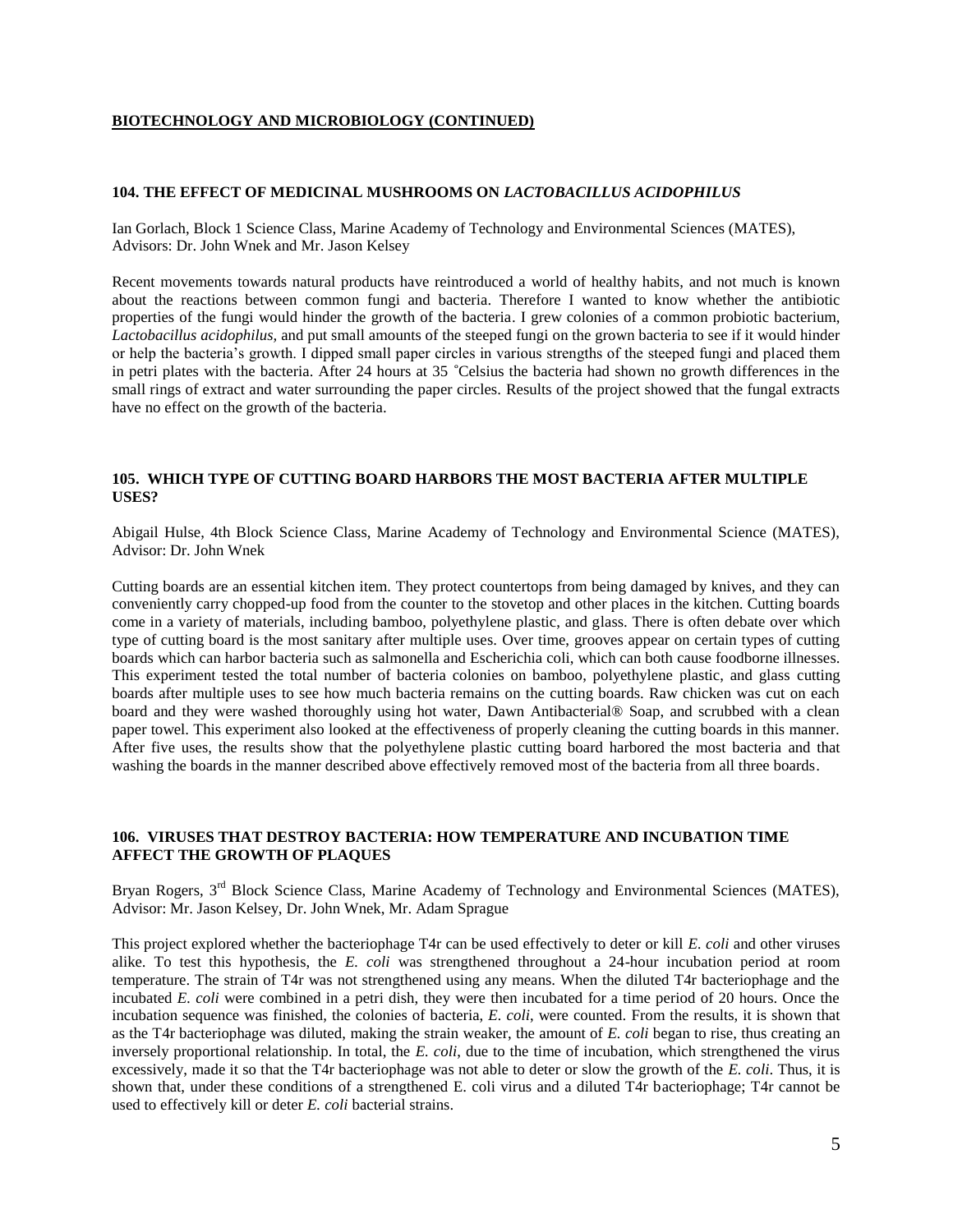### **BIOTECHNOLOGY AND MICROBIOLOGY (CONTINUED)**

### **107. THE EFFECTS OF WHOLE GRAIN A-AMYLASE INHIBITORS ON THE EVOLUTION OF HUMAN AMYLASE GENES**

Kelly Szaniawski, Block 2 Science Class, Marine Academy of Technology and Environmental Science (MATES), Advisor: Mr. Adam Sprague

Whole grains are not only a very important part of today's modern diet, but share a major role in the evolution of Human amylase genes. High-starch concentrated diets have been shown to be more prevalent in people with a high number of amylase gene copies. Are whole grain a-amylase inhibitors a major factor in amylase gene copies? To determine whether amylase inhibitors were a possible factor in amylase gene copy numbers, eight different inhibitors of whole grain species: *Triticum aestivum* (wheat)*, Seteria italic* (millet)*, Oryza sativa (*rice*), Aegilops tauschii* (a type of a grass), *Hordeum vulgare* (barley)*, Sorghum bicolor (*millet*), Zea mays (*corn*), Avena sativa* (oats) were each compared to the genomes of the same seven whole grain species using an online protein/ nucleotide comparison tool called *BLAST*. Additionally, the origin and consumption regions of these whole grain species were compared for starch diet consumption and amylase-copy numbers. Results showed that the whole grains that had contained the most matches for other inhibitor sequences were located in areas where the population contained high amylase gene copy numbers and vice versa. Therefore, a higher concentration of a-amylase inhibitors sequences in whole grains correlates positively with a higher human amylase copy number variation.

### **BOTANY:**

### **201. THE SODIUM CONTENT OF BAY SIDE AND OCEAN SIDE PLANTS ARE A SUFFICIENT SUPPLEMENT OF SODIUM FOR A HUMAN**

Ethan Arrowood, Block 4 Science Class, Marine Academy of Technology and Environmental Science (MATES). Advisors: Mr. Dave Werner and Dr. John Wnek.

We live right next to one of the biggest water sources in the world, the ocean. Even though the ocean is filled with salt water that human's cannot drink, plants can still use that water for nutrients, but what do plants do with the salt? That is what I researched. I tested two plants, the *Salicornia virginica* and the *Cakile edentula* and found the sodium content and whether or not it is enough to be a sufficient supplement for humans. Using an YSI I was able to record the conductivity in micro Siemens, then using a formula I calculated sodium in parts per million. After I found the sodium levels of common meal choices, I compared the data calculated and concluded that 125g of Salicornia Flower have enough sodium to substitute any of the three common meals.

### **202. THE EFFECTS OF THE FLUCTUATION OF WATER FOR THE SPIDER PLANT**

Kyle Davison, Block 3 Science Class Marine Academy of Technology and Environmental Science (MATES), Advisors: MR. Dave Werner and Dr. John Wnek

The growth rate and overall health of the plant was greatly affected by the amount it was watered. The more water the plant received created a greater chance of it developing root rot, but when the plant received too little water it began to wilt and die. Most people believe that watering a plant a lot of water can lead to it being healthier, but this is a misconception it could lead to the growth of a fungus that could lead to the death of the plant. Can watering plants a lower amount lead to a more mature and full plant? To test this, nine cuttings of a large plant were planted. The plants were watered a half, one, or two cups every three days. At the end of the experiment the information was gathered and graphed. One group of plants was exceptionally healthier than the other ones which lead to the conclusion that watering plants even slightly different amounts can affect their growth extremely.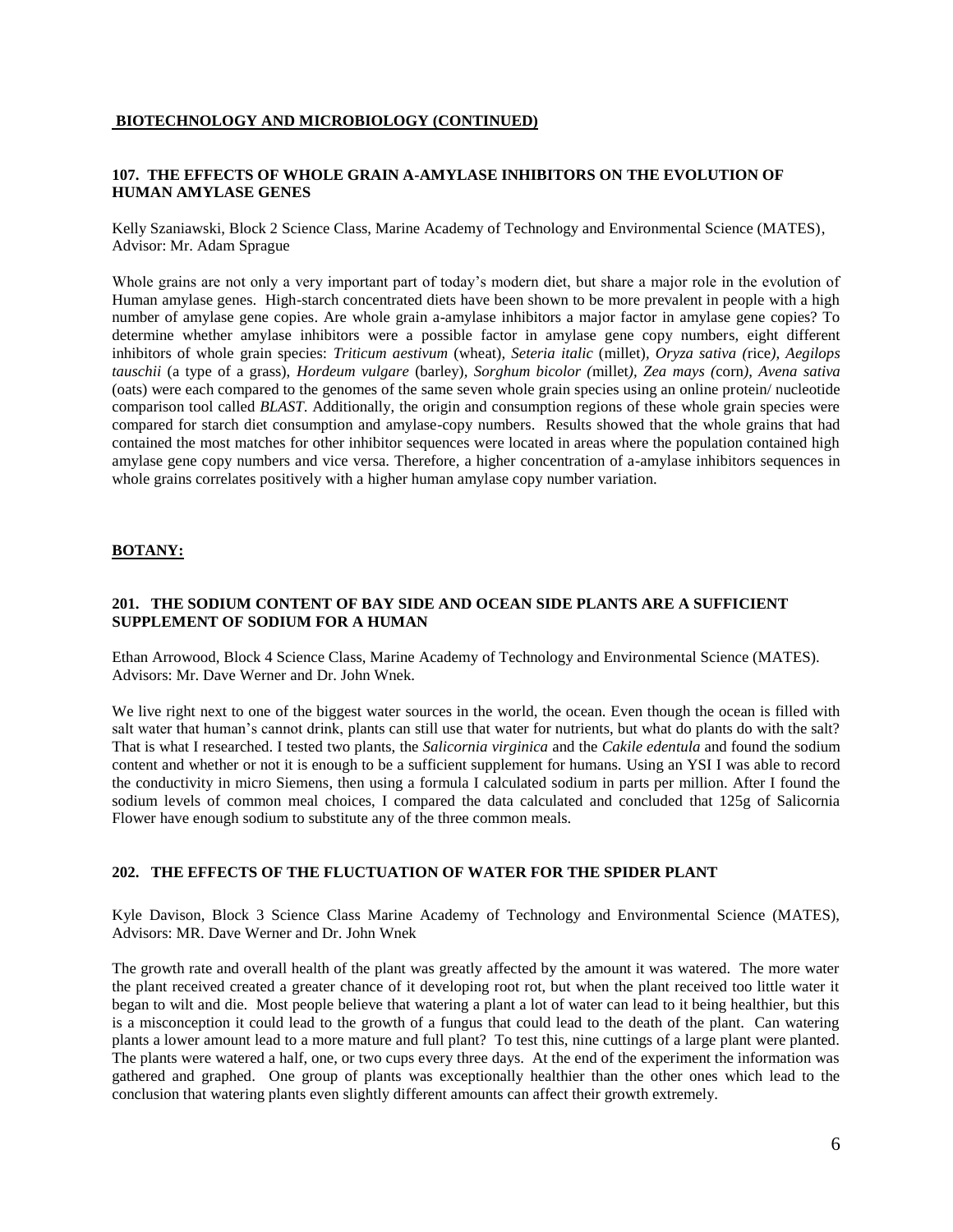### **BOTANY (CONTINUED):**

### **203. THE EFFECT OF DIFFERENT WATER TYPES ON THE GROWTH OF LIMA BEAN PLANTS**

Kyle Johnson, Block 1 Science Class, Marine Academy of Technology and Environmental Science (MATES), Advisor: Dr. John Wnek

Much of the food from around the world is grown. All fruits and vegetables and many more things good for you is grown from the ground. The main thing that makes these plants grow is sunlight and water. Sunlight cannot be changed but water can. In this study four different types of water were tested on one plant, the lima bean, to see which one made the lima bean grow the fastest. Over several weeks the growth of each lima bean plant was recorded. Once this was finished, it was found that the lima bean plant watered by mineral water grew the tallest over the specified time. This test was done twice, with four sets of four plants. Though not cost efficient, the mineral water would be the best choice for small gardens. Tap water, which most gardens use, did the worst in the first set.

### **204. EFFECTS OF** *ELODEA* **ON DISSOLVED OXYGEN**

PJ LoBello, Block 4 Science Class, Marine Academy of Technology and Environmental Sciences (MATES), Advisors: Mr. Jason Kelsey and Dr. John Wnek

*Elodea* is an invasive aquatic plant around the world. It reproduces quickly, consumes mass amounts of nutrients, and, eventually, chokes out ecosystems. One major problem caused by this pest is its "supposed" ability to drain ecosystems of oxygen dissolved in the water. Aquatic organisms use this dissolved oxygen for respiration. Similar to terrestrial organisms, a lack of oxygen will actually drown the aquatic organisms in the ecosystem; however, *Elodea* can survive this lack of oxygen and thrive in the decimated ecosystem. This experiment obtains the raw data regarding respiration and reproduction, proving whether or not *Elodea* is the oxygen-consuming monster it is renowned to be. Also, this investigates the rate of reproduction as the plants grow. Seeing how population affects oxygen levels (and in turn, reproduction) can help us to clearly see the effects (or lack thereof) of their growth and respiration. Overall, the dissolved oxygen levels remained somewhat constant; however, the plants did reproduce, but only after other individuals died.

### **205. THE EFFECT OF MIRACLE GRO AMOUNTS ON VENUS FLYTRAP PLANTS AND SEEDS WHEN USED AS FERTILIZER**

Jimmy Malta, Block 4 Science Class, Marine Academy of Technology and Environmental Science (MATES). Advisor: Mr. David Werner

The growth and development of a plant is based apon the nutrients, sunlight and water it receives. The more nutrients, sunlight and water it gets, the larger it will grow, to an extent. When too many nutrients, too much sunlight or water is absorbed, the plants growth stunts, and it under – develops; so what happens when a hearty plant, like a Venus flytrap, is loaded up with nutrients? Would the plants survive at all, and if so, thrive or become stunted? In order to test this, nine Venus Flytrap (*Dionaea muscipula*) plants, were separated into different soil types: nutrient poor, average, and fertilized. Each of these plants, along with 20 seeds of the same variety, were kept in a terrarium, put under a lamp to simulate sunlight for  $12 - 14$  hours, and sprayed with distilled water  $3 - 4$  times per week; this spanned from mid – November until mid – March. Color was visually judged and recorded. They showed that, in a properly fertilized soil, plants will grow and thrive, and pass the regular nutrition and poor nutrition plants in both size and color.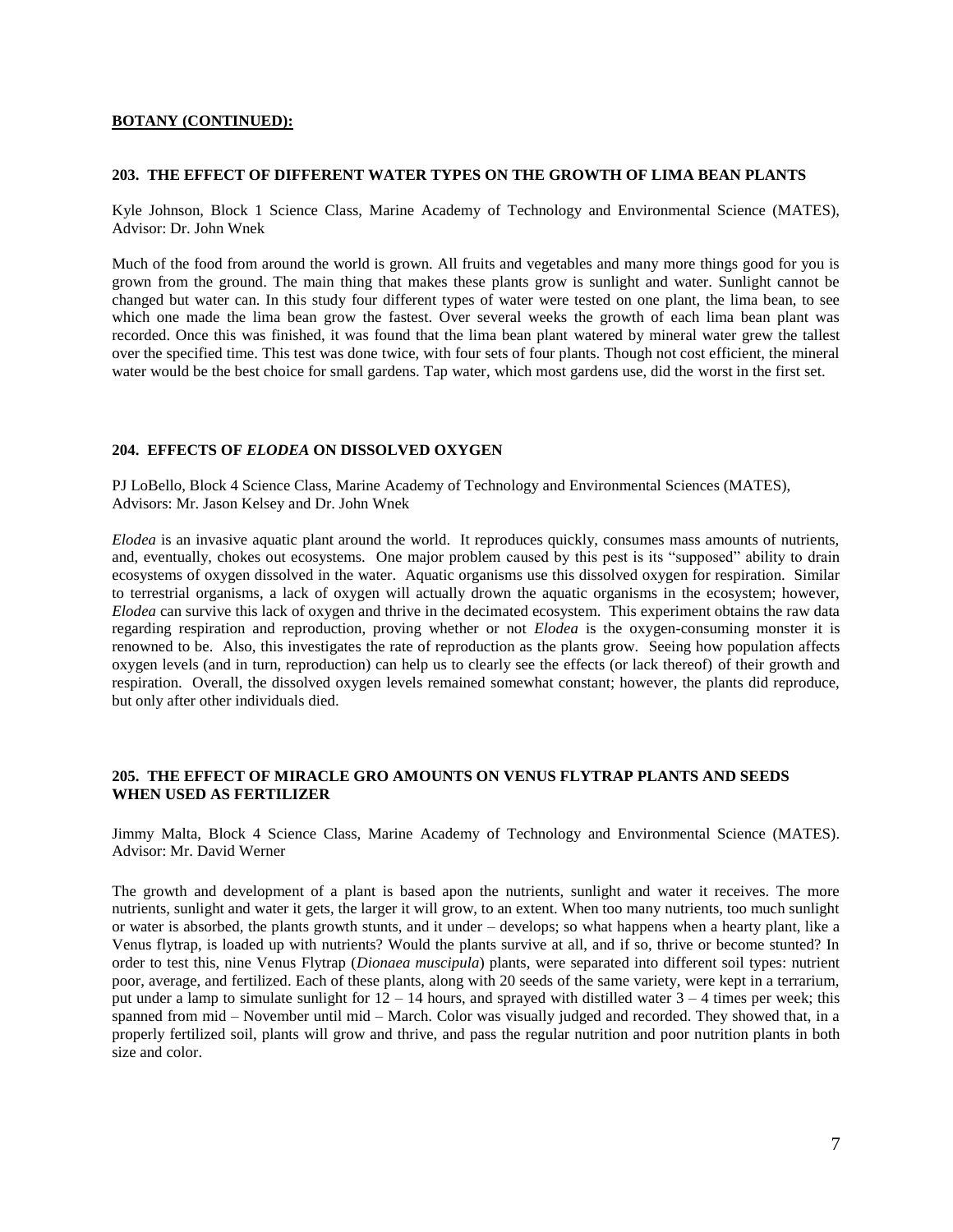### **BOTANY (CONTINUED):**

### **206. WHAT IS THE BEST MEDIUM FOR REGENERATING AFRICAN VIOLET ROOTS?**

Victoria Pobok, Block 3 Science Class, Marine Academy of Technology and Environmental Science (MATES) Advisors: Mr. John Wnek and Mr. Jason Kelsey

The African Violet, *Saintpaulia ionatha*, is native to Tanzania, Africa, and is found in rainforest environments with high moisture and varying amounts of shade. They typically thrive in rocky crevices, areas with beds of moss, and on any type of wet surface. Due to their sturdy and adaptable nature, they are common houseplants that can survive among many types of changing conditions. In order to test the adaptability of African Violets, twelve violets will have all of their roots removed and measured according to mass. Three violets will then be placed in each of the following mediums: water, long fibered sphagnum moss, African Violet soil, and regular potting soil. The plants' root masses will then be removed and massed again after an eight week period. All of the mediums provided for substantial regeneration, some of the violets had even exceeded their original root masses. However, one medium had a significantly higher growth rate and final average mass than the others.

### **207. THE EFFECT OF TEMPERATURE OF THE GROWTH OF SOYBEAN PLANTS**

Kevin Rochette, Block 1 Chemistry Class, Marine Academy of Technology and Environmental Sciences (MATES), Advisor: Dr. Wnek, Mr. Werner

Farming has always been a cornerstone of our country, and is always trying to be improved in countless ways. Take for example irrigation, which just made watering plants a much simpler task. This project focuses on how temperature affects the growth of soy bean plants. Soy beans are very important since they provide a complete protein as a vegetable. If we can find the best ways to grow this very important vegetable, it would continue to improve our agriculture. Soybeans were grow in three separate environments, represented by a greenhouse with a lamp, one without a lamp, and one with nothing. The plants were grown for thirty days in each of these environments and heights were measured. After the allotted time, the greenhouse with a lamp, the hottest environment, grew the tallest plants. This would help society since it demonstrates the best environment to grow one of the most important vegetables, the soy bean.

### **208. EFFECTS OF OCEAN FLOODING ON ENGLISH IVY**

Tyler Whalen, Block 1 Science Class, Marine Academy of Technology and Environmental Science (MATES), Advisors: Mr. David Werner and Dr. John Wnek

Many coastal regions face chances of ocean and bay flooding that can have the potential to destroy its local habitats. The length of these floods may have different effects on the environment, and even reduce the possibility for plant life to recuperate from the flood. When flooding occurs in an area filled with plant life, the organisms can face submersion in high salinities of water for many hours. Viewing each organism when submerged for different time periods had different effects. Some plants were unable to recuperate, while others had fully recuperated in under a week. The time it had taken each plant to recuperate depended on the amount of oxygen it was able to receive. The longer it had been submerged, the less oxygen it received, therefore delaying or even depleting its chance to recover. When English Ivy had faced flooding for ten hours or more, its chances of recovery was exhausted.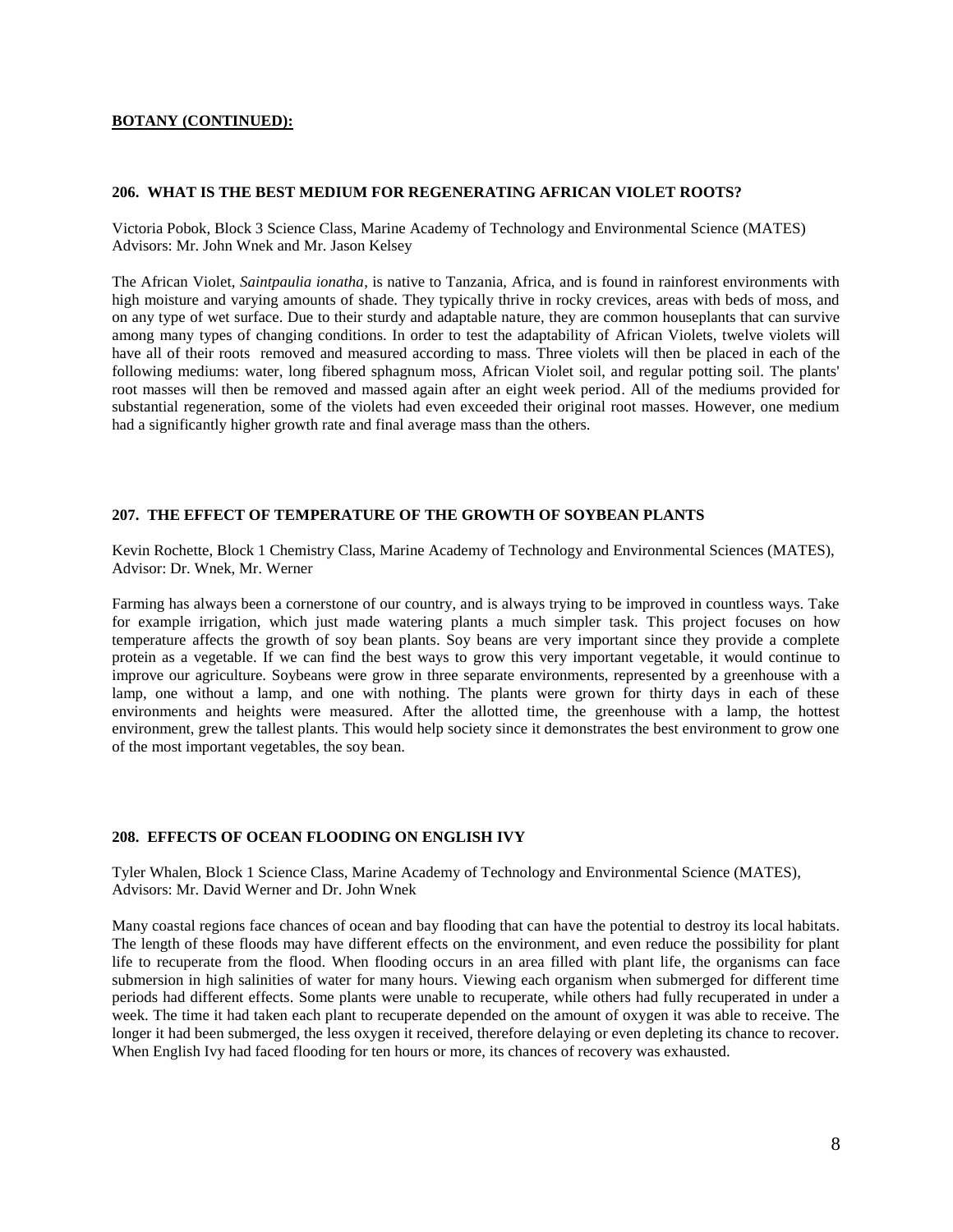### **EARTH SCIENCE AND ATMOSPHERIC SCIENCE:**

### **301. MASS OF PARTICLES IN RAINWATER**

Josh DePetro, Block 1 Science Class, Marine Academy of Technology and Environmental Science (MATES), Advisors: Mr. Dave Werner and Dr. John Wnek

Water that cycles through the water cycle is made up of not only water, but also other small particles. This experiment was performed in order to determine the mass of such particles which were collected from samples of rainwater. The purpose of the experiment was to determine the mass of particles in collected samples of rainwater. This was to be done by determining the masses of filter papers before and after being used to filter suspended particles from the water. The differences in masses would be used to calculate the masses of the filtered particles. The results showed that there were indeed particles in the water which existed in small quantities, and the solids contributed very little weight to the total mass of the rainwater. Also, the conductivity of the rainwater samples tended to vary with the results and only increased with the masses of the collected particles in some cases. In conclusion, the original hypothesis was supported by this experiment. Rainwater does contain a low supply of solid particles that are tiny compared to the volume of the water they are in. In addition, suspended particles do exist in the clouds and even throughout the water cycle.

### **302. THE AFTERMATH OF HURRICANE SANDY IN NORTHERN OCEAN COUNTY**

Allie Jasionowski, Block 3 Science Class, Marine Academy of Technology and Environmental Science (MATES), Advisors: Mr. Dave Werner and Dr. John Wnek

Empirical data surrounding the event Hurricane Sandy was gathered and analyzed to determine the resultant changes, which have occurred in the Northern Ocean County environment. Initial focus was on the effectiveness of the barrier island dune protection system. With little exception, the magnitude and force of the storm event devastated all zones studied. Massive volumetric losses were discovered in both the beachfront and dune system. Scarping, over wash and breaching occurred throughout the studied area. This, along with a sustained storm surge seems to have led to volumetric changes in the Barnegat Bay. Sand and additional storm debris left in the estuary system, has altered tide levels. Examination of daily tide maximums in the Barnegat Bay post-storm indicate a new "normal" to which the Northern Ocean County communities will be forced to adapt to. Flood events in this zone may be expected to occur with greater frequency and effect. Whereas past flooding was often the result of massive storms it will not take the same amount of surge to create similar damage in the future.

### **303. CAN SALTMARSH CORDGRASS EFFECTIVELY REMOVE SALT FROM ITS SOIL?**

Shane Kelly, Block 4 Science Class, Marine Academy of Technology and Environmental Science (MATES), Advisors: Mr. Jason Kelsey and Dr. John Wnek

Salt Marsh Cordgrass (*Spartina alterniflora*) has the unique ability to absorb and excrete excess salt from its soil and environment through pores in the plant's leaves. Cordgrass has been able to survive with this set of adaptations in nature successfully, as they can tolerate a great amount of salt as the tides flow in and out. When introduced into an environment with a set salinity, would the grass successfully be able to remove salt and lower the salinity of the soil and water? To come up with an answer to this question, four individual *Spartina alterniflora* were placed in pots with plain potting soil and 0.4 gallons of water with a salinity of 18ppt. The pots were monitored over a course of three weeks and data was recorded every two days. Recorded salinities were quite shocking, as the data did not show a decrease in salinity at all. Results showed a greater concentration of salt in the water than was originally present. This high concentration was likely due to the lack of tides, which play a key role in moving in water of different salinities in nature. The cordgrass did not prove to be successful in removing salt from soil, due to a lack of natural occurrences necessary to the life of the plant.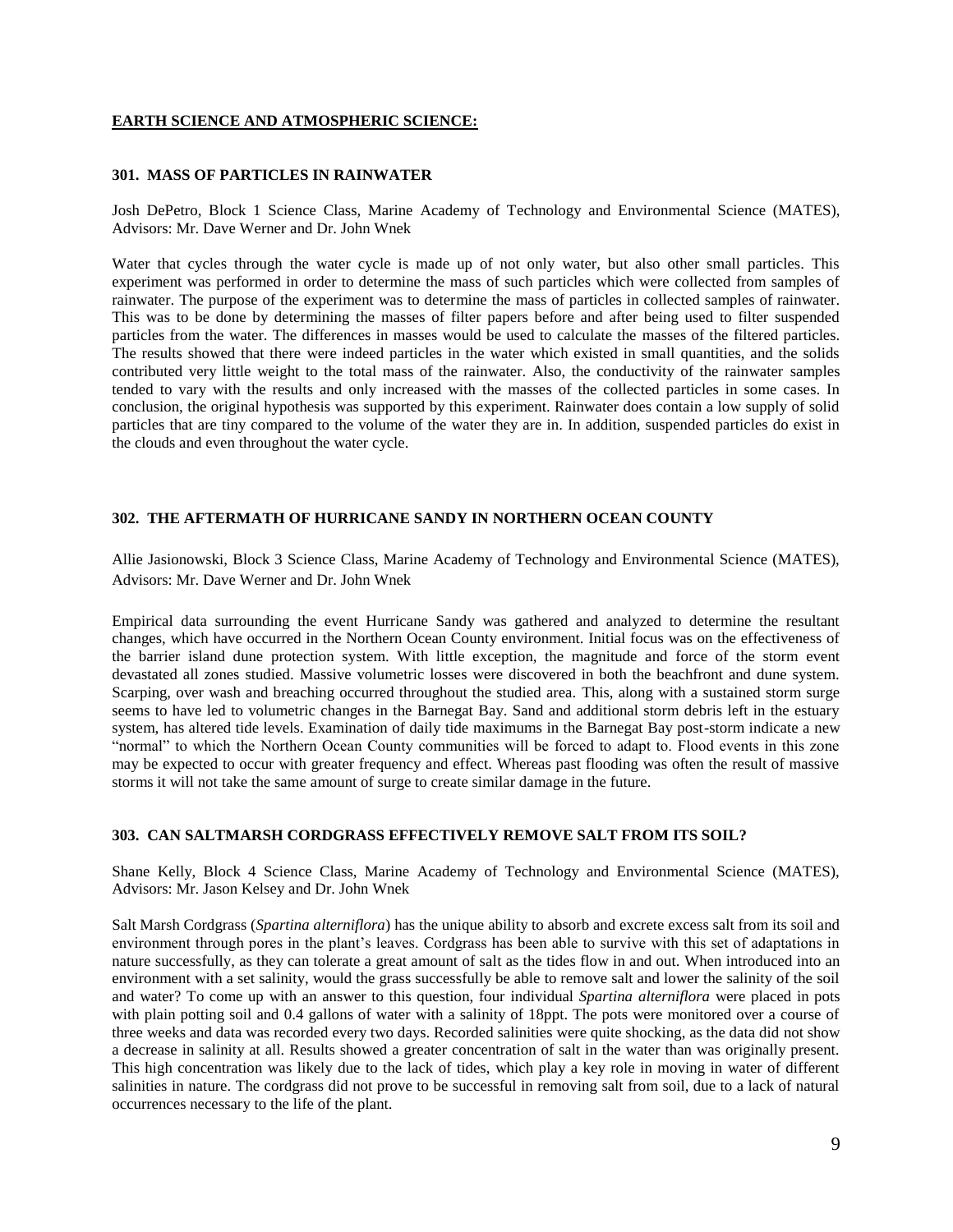### **EARTH SCIENCE AND ATMOSPHERIC SCIENCE (CONTINUED):**

### **304. EFFECTIVENESS OF DRAINAGE BASINS USING INFILTRATION RATES**

Althea Loucanides, Block 1 Science Class, Marine Academy of Technology and Environmental Science (MATES). Advisors: Mr. Jason Kelsey and Dr. John Wnek

When rainfall or storms occur, management of excess water is vital, especially for areas more prone to flooding. To prevent flooding and mitigate this inclement event, there are several defenses that are commonly practiced and even are often required by local municipalities. One of the utilized techniques is the creation of Detention basins whose sole purpose is to hold water and surface runoff, in a convenient, yet out of the way and unobtrusive location until the water is drained naturally. When the basins are not maintained properly, or exposed to an excess of human activity, compaction is likely to increase, and as such, because infiltration is directly related to compaction, infiltration rates will suffer. This leads to the question of how effective are the Detention basins in a coastal area of New Jersey? In the interest of answering this question, infiltration rates were collected from a number of local Detention basins and it was found the average basin was moderately effective.

### **305. COLD AS SNOW: HOW DOES COLD WEATHER AFFECT NITRATES IN SOIL?**

Samantha Mehnert, Block 4 Science Class, Marine Academy of Technology and Environmental Science (MATRES) Advisors: Mr. Dave Werner and Dr. John Wnek

Nitrogen mineralization is the process by which organic nitrogen is converted to inorganic forms, ready for plants to thrive off of, and a key component in the speed at which mineralization occurs is weather. But how much does cold, wet weather affect the nitrogen levels in soil? During this study, soil was collected from three locations in Tuckerton, NJ, and put into twelve pots, nine of which stayed outside and three which were kept in similar temperatures but were not exposed to precipitation. Throughout the winter, there were slight changes in the nitrogen levels, and eventually a pattern was discovered. In warmer weather, nitrogen levels typically stayed the same or dropped, while in colder weather, nitrogen levels would increase in both the controlled pots and the pots that were exposed to various forms of precipitation. By comparing the weather to the collected nitrogen levels, it can be concluded that during the winter, nitrogen levels increase due to cold weather. The soil composition did not affect their overall nitrogen levels.

### **306. COASTAL EFFECTS OF HURRICANCE SANDY IN NORTH BEACH, HAVEN BEACH, BEACH HAVEN, SURF CITY, AND HARVEY CEDARS**

Olufemi Palmer, Block 3 Science, Marine Academy of Technology and Environmental Science (MATES). Advisor: Dr. John Wnek

Hurricane Sandy left an unprecedented mark on properties along coastal New Jersey. Ocean County was hard-hit with loss of beaches and major shifting of dunes. In this study I profiled the beaches in Haven Beach, Surf City, North Beach, Harvey Cedars, and Beach Haven after Hurricane Sandy. I then used profiles that took place before and after Hurricane Sandy to find out the changes in gradient between the beaches before and after the hurricane. I found that the gradients of the beaches decreased. Then, I noted which beaches had the most damage, and realized that there was a relationship between the gradient of the beach and the amount of damage sustained from the hurricane. Finally I compared the beaches with artificial dunes (Surf City and Harvey Cedars) to the beaches with natural dunes (Beach Haven, Haven Beach, and North Beach) to see if the investment of artificial dunes pays off, and found out the natural dunes are nearly as effective as artificial dunes.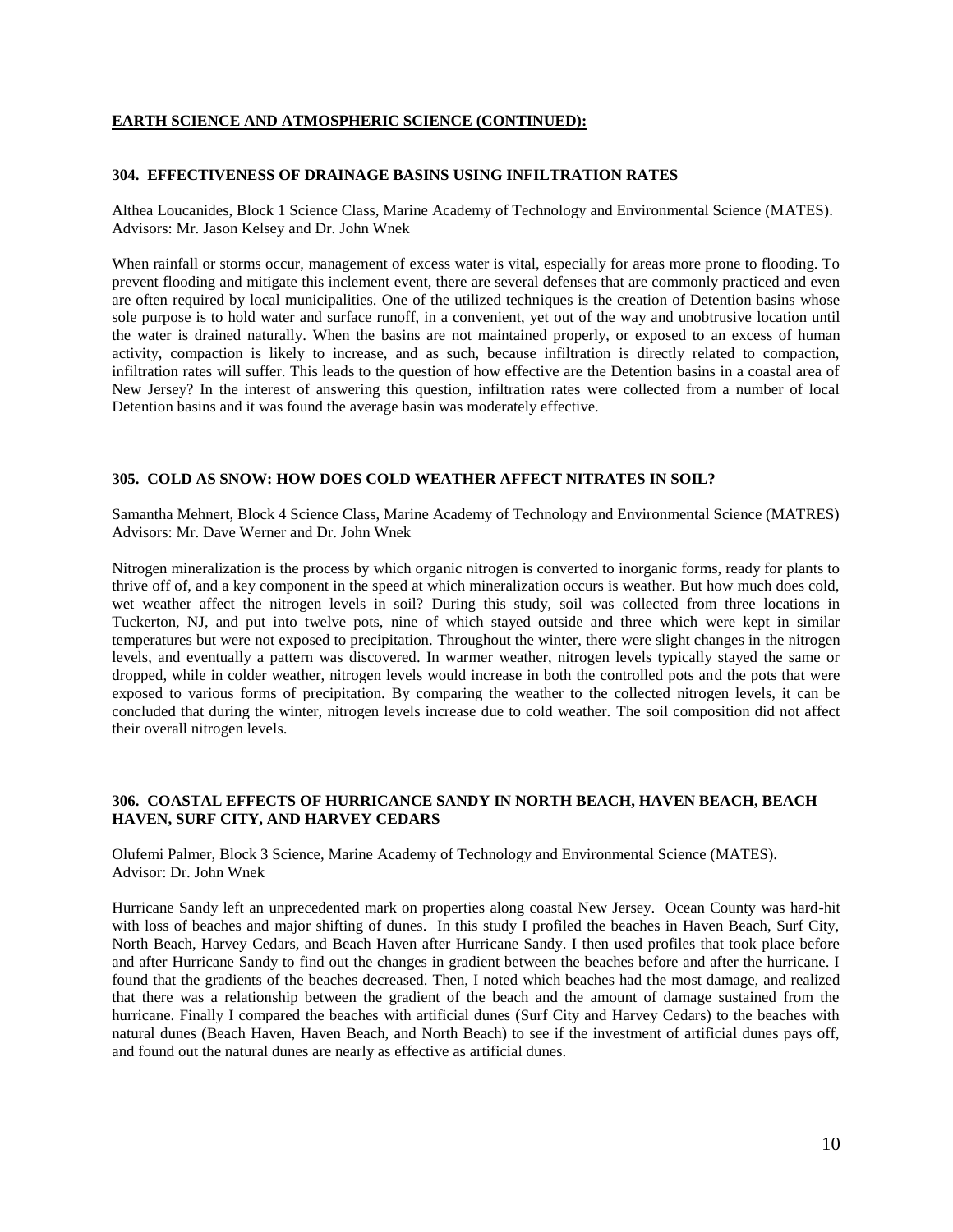### **EARTH SCIENCE AND ATMOSPHERIC SCIENCE (CONTINUED):**

### **307. BACTERIAL CONTENT OF SOIL WITH DIFFERENT KINDS OF COMPOST**

Rachel Stern, Block 4 Science Class, Marine Academy of Technology and Environmental Sciences (MATES) Advisors: Mr. Jason Kelsey and Dr. John Wnek

The total number of bacterial in soil will increase and decrease as compost in it decays. Different types of bacteria will die when a certain stage is completed and new bacteria will grow inside the soil. The stages of decomposition of compost also affect the temperature of the compost, and the type of bacteria in the soil will depend on the stage of the decomposition. Will putting compost in potting soil cause the total number of bacteria to increase continuously? Does a compost of egg shells make the count increase more than a compost of orange peels? To test these questions, I put orange peels in one bucket of potting soil and egg shells in a different bucket. Over a period of about one month, from the beginning of January to the beginning of February, I measured and recorded the total bacterial count of a sample of about 15 mL. I put the data into graphs and compared them to the daily temperature. I found that the bacterial counts would increase and then decrease; however, it was not a continuous pattern like I had predicted. This led me to the conclusion that certain bacteria die off after certain stages in the decomposition of compost and that after certain stages of decomposition, more bacteria die off than are replaced.

### **308. FERTILIZERS: ARE THEY WORTH IT?**

Jenna Walker, Block 1 Science Class, Marine Academy of Technology and Environmental Science (MATES), Advisors: Mr. Dave Werner and Dr. John Wnek

This project has been conducted to reach the answer of whether it is worth the money to buy store bought fertilizer for grass, or if the same results will be obtained using homemade fertilizer or no fertilizer at all. It has been hypothesized that the homemade fertilizer will work just as well as the store bought fertilizer and the grass with no fertilizer will not germinate at all. In this experiment, the bottom third of nine two-liter soda bottles were filled with store bought top soil. The same amount of grass seed was then planted in each and each planter was watered the same amount and received the same amount of sun light for two weeks. In the end, the homemade fertilizer grew the best, followed by the store bought and then no fertilizer. This conclusion can be reached by the fact that the homemade one contained a variety of nutrients and substances, whereas the store bought one had a limited amount and the three other planters with no fertilizer had no nutrients at all. These results can help provide others with the answers they need to reach such a picture perfect lawn while saving money at the same time.

### **ENVIRONMENTAL SCIENCE:**

### **401. SPECIES OF TREES MOST LIKELY TO FALL DURING A STORM**

Sean Begane, Block 4 Science Class, Marine Academy of Environmental Science (MATES). Advisors: Mr. David Werner and Dr. John Wnek

It is not uncommon for trees to fall, especially if they are found in wetter, looser soil. There are also many different kinds of trees in New Jersey. During storms, many trees will fall, sometimes causing a large amount of damage. The point of this study was to find what species of tree fall the most during a storm. To complete this study, sixty different fallen trees were found in three different locations in Ocean County, Double Trouble State Park, Winding River Park, and Cattus Island State Park. These trees were identified by their bark, leaves, and other factors, and the species of these trees were recorded. The data from each site was then combined, analyzed, and compared to the percentage of each species out of the total number of trees in New Jersey. It concluded that the majority were Northern Red Oaks, or fell into the more broad category of Red Oaks, even though there was a higher percentage of other species.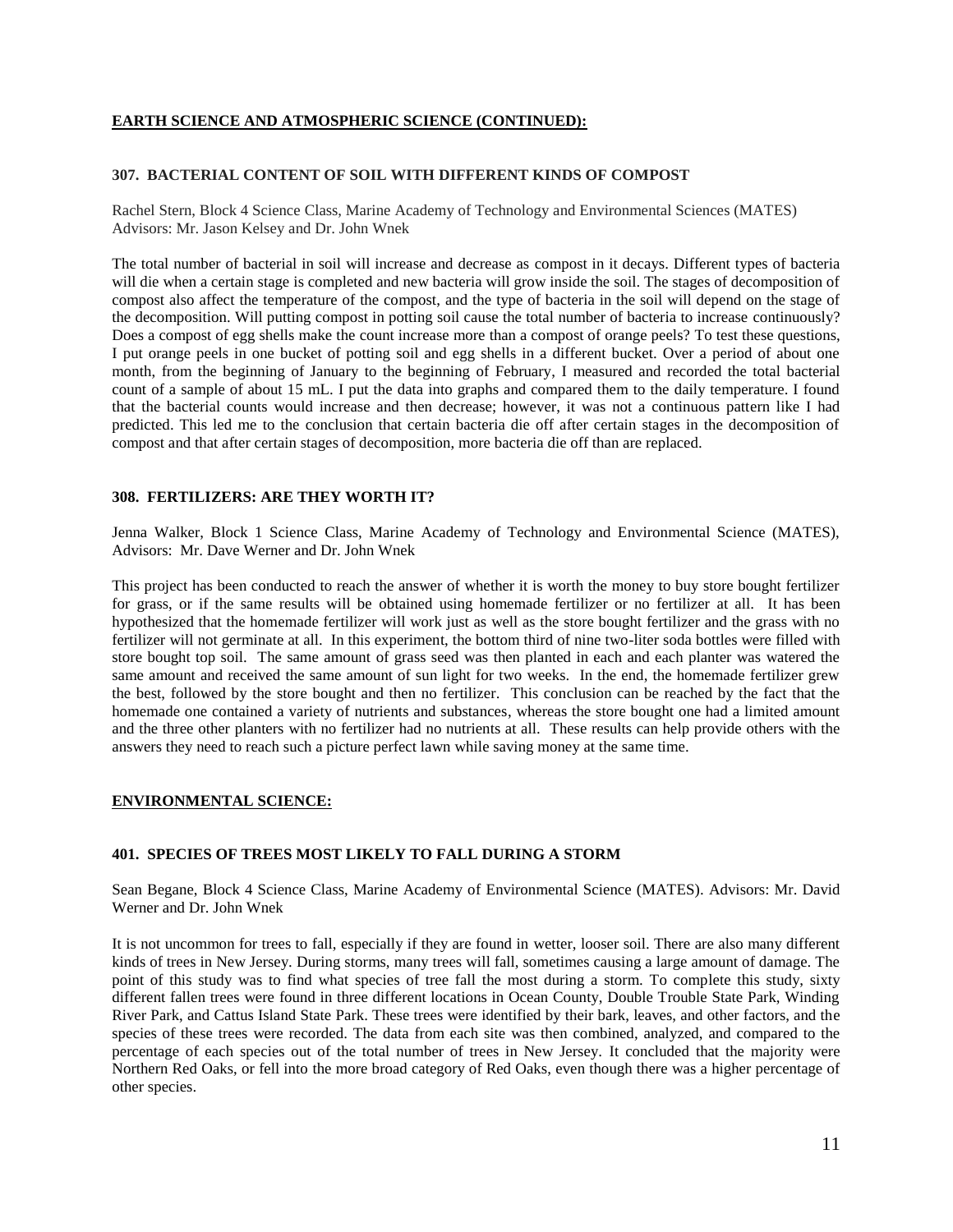### **ENVIRONMENTAL SCIENCE (CONTINUED):**

### **402. DO PLASTIC WATER BOTTLES DEGRADE WHEN REUSED?**

Hannah Gamba, Block 3 Science Class, Marine Academy of Technology and Environmental Science (MATES). Advisors: Dr. Wnek and Mr. Werner

Many people reuse plastic water bottles in an effort to save money and help the environment. But they don't know what happens to the polyethylene terephthalate, PET, the bottles are made from when they keep using them over and over. This experiment investigates whether plastic water bottles degrade when reused under conditions that replicate the conditions bottles would be in if they were in the freezer or a hot car. It also looks at what happens to different brands such as Dasani and Poland Springs under these conditions. All the bottles were weighed before the experiment and then again after it. Seven Dasani and seven Poland Springs water bottles were heated at 49 degrees Celsius, seven of each brand were frozen to 0 degrees Celsius and seven of each were kept at room temperature as a control group. At the end of the experiment, most of the Dasani bottles were recorded as having no change in mass except for the heated ones and the control group of the Poland Springs bottles had the most change on average. If the experiment was done over a longer period of time with more water bottles and less variables, such as the bottles being wet when they were weighed, more accurate data could have been gathered.

### **403. THE EFFECTS OF SALTWATER, BRACKISH WATER, AND FRESHWATER ON OAK**

Alec Mazzaccaro, Block 4 Science Class, Marine Academy of Technology and Environmental Science (MATES), Advisor: Dr. John Wnek, Mr. Jason Kelsey

Oak wood has been used for centuries in many ways and for many reasons, such as building houses. Oak has been claimed to be one of the strongest of common wood, but living beach front or bay front could be causing damage in this wood, threatening the integrity of your house. Oak homes exposed to excessive amount of salt water, brackish water, and even fresh water may be weakening. To test this, I experimented with salt water, brackish water, and fresh water with oak. The oak was soaked in these three types of water for one week, then three weeks, then five weeks. For each type of water and each week, three trials were conducted. It was found that after a week, even three weeks, no major changes in strength were noticed. It was only after five weeks that the effects of the water began to be noticeable. The wood weakened considerably from the brackish and salt water, most likely because of the NaCl found in them and not the fresh water.

### **404. THE EFFECTS OF COPPER SULFATE ON SEA LETTUCE (***Ulva lactuca***)**

Jarod Michael, Block 3 Science Class, Marine Academy of Technology and Environmental Science (MATES). Advisors: Mrs. Kelsey and Dr. Wnek

In order to determine the effects of heavy metal pollution due to the after effects of Hurricane Sandy the heavy metal copper sulfate was administered to sea lettuce (*ulva lactuca*). The sea lettuce that received the copper sulfate was collected from the Barnegat Bay estuary in Bricktown, New Jersey near the inland coast. Copper sulfate was then added periodically to determine the effects of acute heavy metal poisoning on photosynthetic organisms in a saltwater habitat. The introduction of copper sulfate was not initially lethal to the algae but they had shown signs of change in color because of the heavy metals being absorbed and over time the algae died off.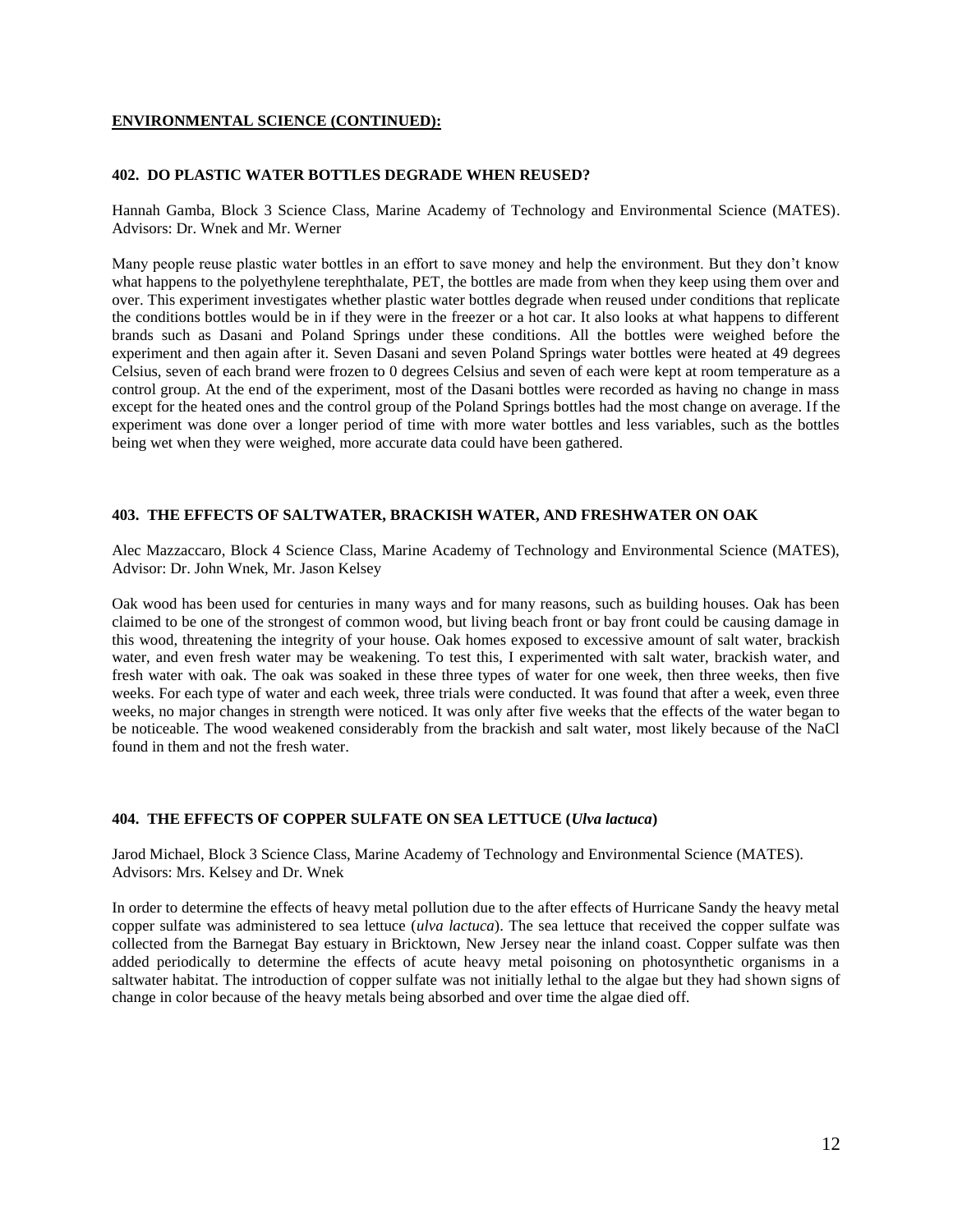### **ENVIRONMENTAL SCIENCE (CONTINUED):**

### **405. ECO-FRIENDLY CLEANING PRODUCTS VS. CHEMICALLY BASED CLEANING PRODUCTS: WHICH IS MORE EFFECTIVE?**

Kathleen Moran, Block 3 Science Class, Marine Academy of Technology and Environmental Science (MATES), Advisors: Mr. Jason Kelsey and Dr. John Wnek

Recently, there has been an emphasis on the use of "eco-friendly" cleaning products, therefore, it is necessary to determine if these products are just as effective at killing bacteria colonies as products that are not labeled "ecofriendly". Seventh Generation, a cleaning product company that considers its products "eco-friendly", was compared to Lysol, a cleaning product company that does not consider its products "eco-friendly", to determine which brand of products was more effective at killing bacteria colonies in three categories (multi-purpose cleaner, wipes, and bathroom cleaner). The numbers of bacteria colonies were counted both before and after they were sprayed with one of the cleaning products to determine the percentage of bacteria each product killed. It was determined that Lysol products killed a larger percentage of bacteria than the Seventh Generation products. This can be explained based on the fact that Lysol products contain ingredients that are more effective at killing bacteria than Seventh Generation products. Therefore, the results of this experiment suggest that Lysol products are more efficient at killing bacteria.

### **406. WHICH NATURAL MATERIAL BEST FILTERS STORM/ RUNOFF WATER?**

Kyle Oliveira, Block 1 Science Class, Marine Academy of Technology and Environmental Science (MATES), Advisors: Mr. Jason Kelsey and Dr. John Wnek

Pollution from runoff water is a continuous burden on Barnegat Bay. Fertilizers and soils are constantly washed down the storm water drains of the Barnegat Bay Watershed, releasing pollutants into Barnegat Bay. In order to determine a way to stop these pollutants from entering our bay, I attempted to determine which natural materials would be best to use in a filter in order to minimize the amount of pollutants entering the bay. In order to determine which filter material was best for the job; I used a turbidimeter to measure the clarity of the water after passing through different materials. The tested materials used were carbon, sand, gravel, and seaweed. After running three different water samples through each of the filters, I was able to determine that carbon was the best filter to use because it was the only filter to benefit the water in terms of turbidity. Sand made the water much more turbid than the unfiltered water. The seaweed and the gravel had very little effect on the water samples and were therefore counted as expendable.

### **407. SOIL VS. HYDROPONICS**

Josh Ordonez, Block 4 Science Class, Marine Academy of Technology and Environmental Science (MATES). Advisor: Mr. David Werner

Hydroponics is the usage of a plant growing material that is not soil. It has been proven that soil is not necessary for plant growth, but rather the nutrients that the soil retains. This research was conducted to test whether soil or hydroponics plant growth would prove to be more effective. The Kentucky Pole Bean was used as the test plant during the research. The data was collected over the course of three months. "Perlite" is the mineral rich material that was used as substitute to soil. A total of sixteen pole plants were grown, eight for each growth material. The significance in this project not only lies in the results, but the conclusions that may be created afterwards. The use of "artificial soil" may prove to be more convenient or effective as opposed to ordinary growing soil. Although the project itself is naturally subjected to human error, the results are arbitrary. As the final result of the experiment, it was proven that ordinary gardening soil produced more efficient results with a faster growth time and healthier plant condition.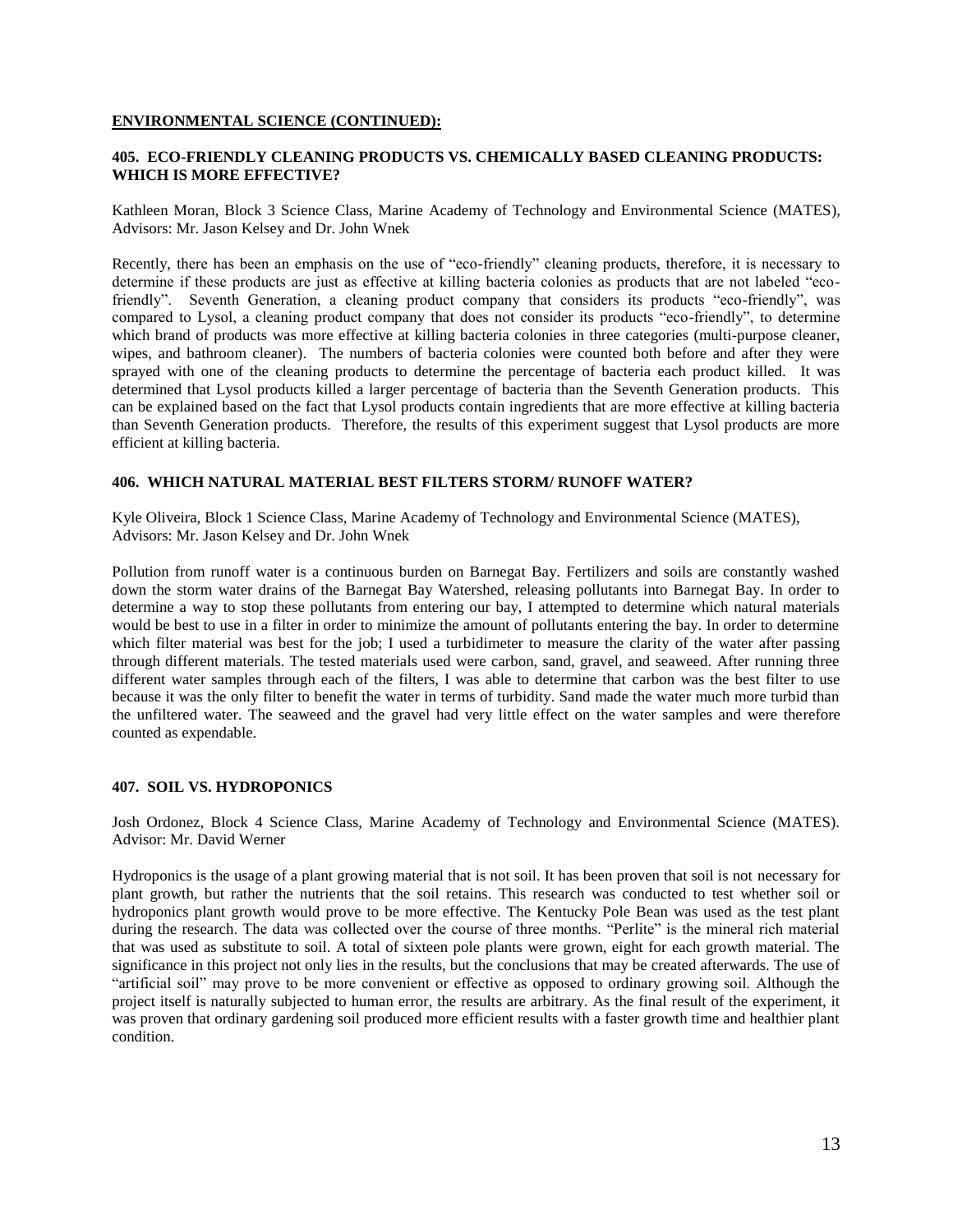### **ENVIRONMENTAL SCIENCE (CONTINUED):**

### **408. THE EFFECTS OF SALINITY ON INVASIVE VERSUS NATIVE SPECIES**

Danielle Tsougarakis, Block 1 Science Class, Marine Academy of Technology and Environmental Science (MATES), Advisors: Mr. Werner, Dr. Wnek

When plants are exposed to increased levels of salinity, their growth can be adversely affected. This is because when salt accumulates near the roots of the plant it damages the ability of the plant's roots to efficiently extract water from the surrounding soil. The plant then expends an increased portion of its energy on withdrawing water when it would normally use this energy for growth and development. So what exactly would happen if there was a rise in sea level, increasing the salinity levels that plants are exposed to? This experiment was designed to test these effects on the growth of an invasive species and typical lawn grass coexisting together. For eight weeks, two containers of grass were exposed to dandelion seeds, an invasive weed. One container was watered with tap water while the other was given water having a salinity of 0.5 ppt. After 6 weeks, the salinity was raised to 1.0 ppt. By the end of the experiment there was no statistical difference in the growth rates between the two containers which lead to the conclusion that very low increased salinity levels do not have an effect on the growth of invasive species coexisting with grass.

### **HUMAN HEALTH AND BEHAVIORAL SCIENCE:**

### **501. CORRELATION BETWEEN HEART RATE AND AGE AFTER RUNNING A SPECIFIED DISTANCE AT A CONTROLLED PACE**

Hope Beyer, Block 1 Science Class, Marine Academy of Technology and Environmental Science (MATES). Advisor: Mr. Jason Kelsey

Running is a sport that many people take part in to stay in shape. When a person runs, their heart rate normally gets faster than their resting heart rate. But does age have an effect on this change in heart rate? Will someone older in age have a higher or lower heart rate while running than someone of a younger age? This study was conducted to answer these questions. To compare age and heart rate, nine subjects ran one mile and then had their heart rates calculated. Each subject ran the mile at the same pace. The results suggest that there is a correlation between age and heart rate. Those of younger age generally have a higher heart rate than those of older age. The results can benefit people in that while exercising they can test their heart rate and make sure it is in the average heart rate zone for their age.

### **502. A TWIST ON SALT**

Lina Didzbalis, Block 1 Science Class, Marine Academy of Technology and Environmental Science (MATES), Advisors: Mr. Dave Werner and Dr. John Wnek

From coarse salt to Celtic sea salt to even smoked sea salt, there are many different types of salt. Basically all salt can be used while cooking foods and/or it can be used after the food is cooked to give the item a little more flavor. However, since there are so many different types of salts, can people actually taste a difference between two types of salt? To find the answer, sea salt and kosher salt were placed on small samples of pretzels that were baked. Fifty people were then asked to taste two pretzels: one with sea salt and the other with kosher salt. Questions were asked like, "Did you prefer the first pretzel or the second one better and why?" or "Was there not a difference between the tastes of the salt on the pretzels?" In the end of the experiment, it was concluded that most people can taste a difference between the two salts.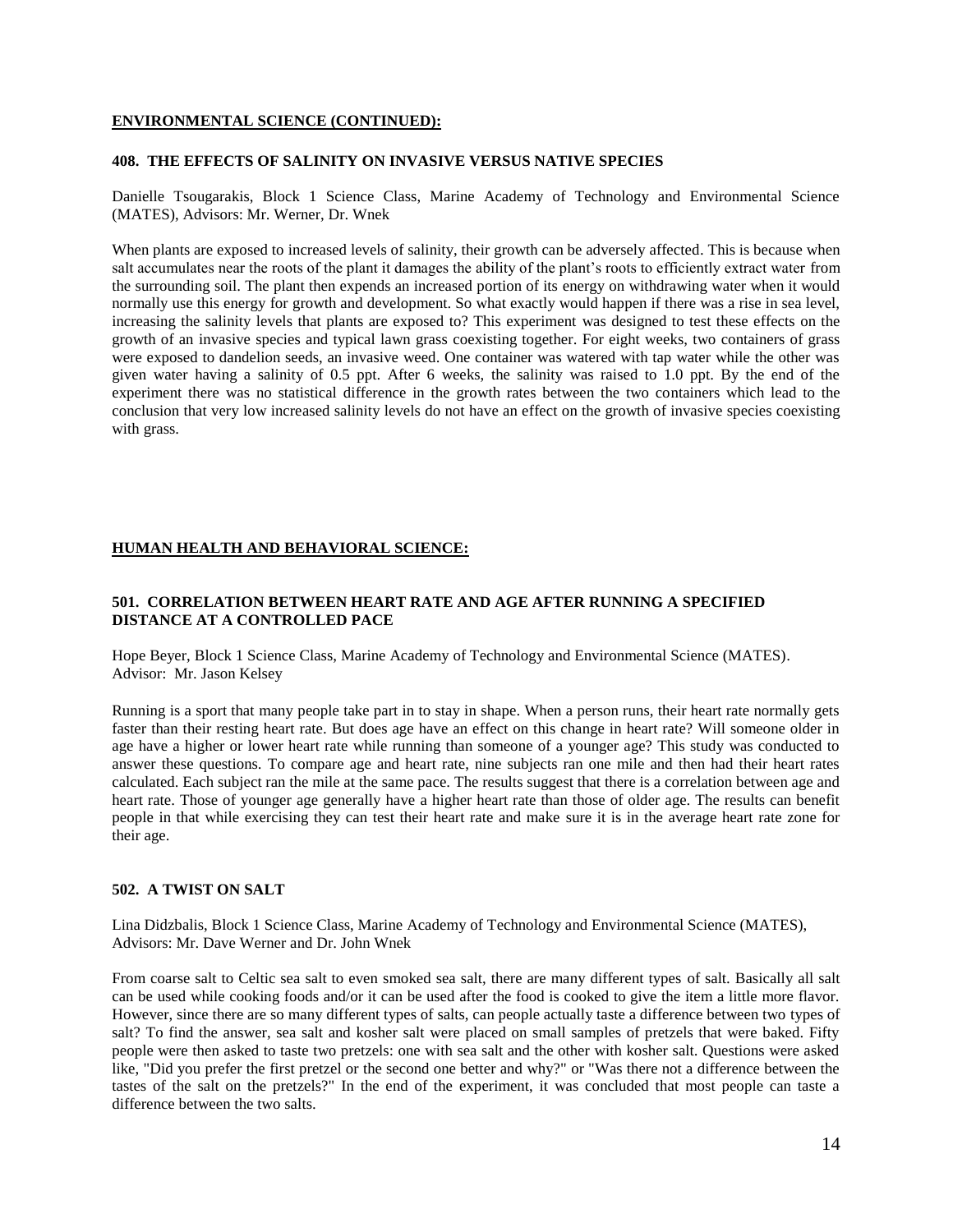### **HUMAN HEALTH AND BEHAVIORAL SCIENCE (CONTINUED):**

### **503. SHORT TERM MEMORY: MALES VS. FEMALES**

Devin Dragon, Block 3 Science, Marine Academy of Technology and Environmental Science (MATES). Advisors: Dr. John Wnek and Mr. Dave Werner

The part of the central nervous system (CNS) that controls memory is the temporal lobe. It is responsible for processing information and deciding whether to discard it or keep it. This experiment was designed to test how much short-term memory the temporal lobe can hold and who can hold more: young males or females. The experiment found that there was no significant difference between males remembered on average 4.6 words per every 10 and females about 4 words per every 10. Therefore it was shown that there was not a significant difference between the two. However, the average corresponds to Miller's Law that states that an average person can remember 4 - 9 items in a sitting. Hence, this experiment was conducted to determine whether males or females have better short-term memory and how much short-term memory can young males and females hold.

### **504. WHICH PAIN RELIEVER HAS A FASTER DISSOLUTION TIME: BRAND OR GENERIC**

Emon Ismail, Block 1 Science Class, Marine Academy of Technology and Environmental Science (MATES), Advisors: Mr. John Wnek and Mr. Jason Kelsey

There are two different types of drugs out in the world, brand name drugs and generic drugs. The generic drugs are always cheaper than their brand name counterparts. But does this price difference make a difference in the quality of the drug or the chemical properties of the drug? The way the tablets were tested was by their dissolution time this simulates the digestion into the blood stream of the drug through the stomach. In some cases there was a difference and in other cases the difference was negligible within human error. This lead to the conclusion of that in some cases brand and generic make a difference but further testing would be need to prove tis statement.

### **505. THE PSYCHOLOGICAL EFFECT OF VIOLENT VIDEO GAMES ON MALES AND FEMALES**

Arth Patel, Block 4 Science Class, Marine Academy of Technology and Environmental Science (MATES), Advisors: Mr. Dave Werner and Dr. John Wnek

The brain is a sensitive and vital part of the human body. It has the strong capability to grasp and remember anything that is passed through it. However, science has shown that violence has always been a more stronghold for the brain rather than good. Violent video games are parts of everyday life in teenagers. Does this have anything to do with increasing juvenile imprisonments? To find this out, five male and five female teenagers were asked to participate in an experiment. They were asked to take a particular test before beginning to base them on their level of violence. Then, they were asked to play Call of Duty 2 for six weeks. After six weeks, they took the test again, to see their level. The data suggests that six weeks of continuous play at 2 hours a day can have a change in violence levels, and that males are inclined to be more violent than females. This leads to many conclusions, such as males overall, are more violent than females.

### **506. HOW DO ARTERIES AFFECT THE HEART?**

Jazmine Prana, Block 3 Science Class, Marine Academy of Technology and Environment Science (MATES), Advisors: Mr. Dave Werner, Dr. Wnek

 The heart is a major organ in the body that pumps blood and makes arteries and capillaries carry blood to and from the heart. Since this organ is such a vital aspect to life, I decided to experiment with arteries to see if it would affect the heart. Cholesterol is a leading cause for plaque growth in arteries, so I decided to figure out why it was so bad. My experiment was conducted to discover how wider arteries are healthier for the body and allow blood to travel faster than with small arteries. I compared 0.95 cm width tubing to 0.64 cm width tubing to see which had a faster flow rate. When comparing the two tubes, the 0.95 cm width tubing had an easier and faster flow rate.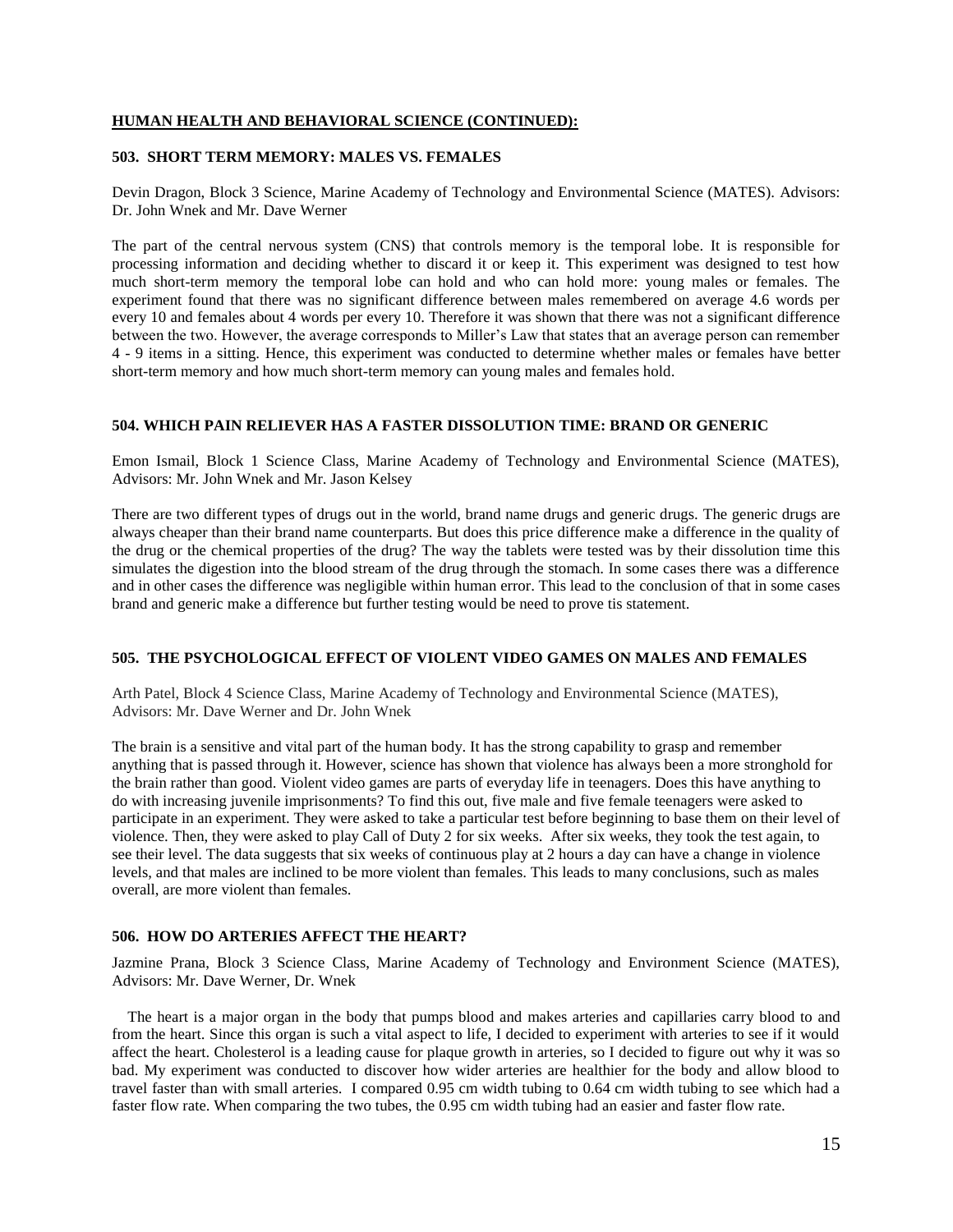### **HUMAN HEALTH AND BEHAVIORAL SCIENCE (CONTINUED):**

### **507. THE EFFECTIVENESS OF PROFESSIONAL WHITENING PRODUCTS COMPARED TO THEIR COMMERCIAL COUNTERPARTS**

John Taglang, Block 4 Science Class, Marine Academy of Technology and Environmental Science (MATES), Advisors: Mr. Dave Werner and Dr. John Wnek

Tooth whitening is a subject that has been approached by many people in many different forms. Some have tried using professional whitening pastes, while others have tried using whitening strips. Throughout the use of all the different methods, people have asked how effective the treatment is. A study was conducted testing this question, comparing the percent change between shades for each whitening technique. A control group was also used to eliminate any possibility of false data, as well as to supply a baseline for the comparison of the whitened teeth to show how the whiteners compare to no treatment whatsoever. It was concluded that the professional whitening product, NiteWhite, was the most effective in terms of percent shade change.

### **508. IS WARMING DOWN REALLY NECESSARY?**

Marissa Wagner, Block 1 Science Class, Marine Academy of Technology and Environmental Science (Mates), Advisors: Dr. John Wnek and Mr. Jason Kelsey

The warm down period of exercise is surprisingly understudied and is not proven to be beneficial. Research shows that if a swimmer warms down after a period of anaerobic exercise, then the heart rate will be slower than if the swimmer did not warm down. This was tested by having a group of swimmers sprint 200 yards of freestyle one day and warm down for 1 ½ minutes, and the following day having the same group repeat the exercise and rest for 1 ½ minutes. Heart rates were taken before the sprint for the rest rate, or control, and after the 1 ½ minutes of warm down or rest. The results showed that the difference from the rested heart rate to after the exercise without warm down was significantly lower than with warm down. The results from the experiment do not support the idea that warming down is not beneficial because it only looks at heart rate. A final conclusion can only be made if other studies were conducted on lactic acid levels and surveys from athletes the day after a workout.

### **PHYSICAL SCIENCE AND ENGINEERING:**

### **601. DOES THE MAGNETISM OF AN OBJECT ALTER THE WAY IT WILL SWING IN A PENDULUM?**

Nick Burns, Block 1 Science Class, Marine Academy of Technology and Environmental Science (MATES): Advisor: Mr. David Werner

A pendulum is an object that has been standard throughout many centuries. It is a construction made of a weight suspended in the case by simple twine from a pivot. Magnetism is a relatively well known force, and it is known that the north pole of planet earth will attract the north side of a magnet, as the south attracts the south. But do these two well known things interact? In this study the question was asked, does the magnetism of the weight affect how it will swing? In the study a pendulum was built and as a constant a nonmetallic weight was swung. The swinging of this weight was natural, as shown by Foucault's experiment. Multiple weights were used, an oxygenated metal, a nonoxygenated metal, and even an actual magnet. The results of each swing, all done with a constant swing start height and a constant direction, were the same to the original constant. This means that the magnetism of the weight does not matter, and the experiment has shown that the Coriolis Effect, the force created by the rotation of the earth, is much more powerful than that of the Earth's magnetic field.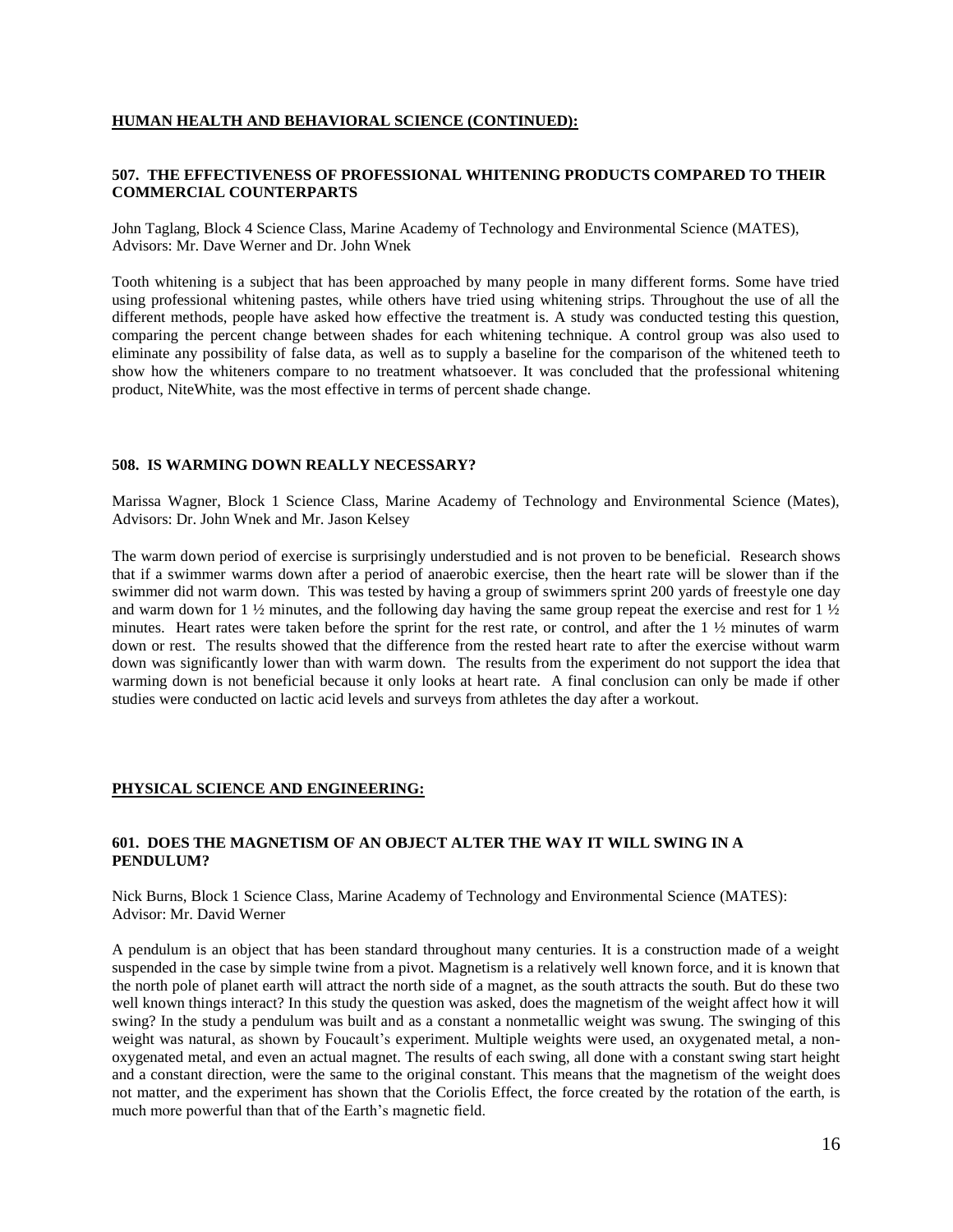### **PHYSICAL SCIENCE AND ENGINEERING (CONTINUED):**

### **602. ELECTRICITY: HARNESSING IT IN A POTENTIALLY NEW WAY**

Alex Chuderski, Block 1 Science Class, Marine Academy of Technology and Environmental Science (MATES). Advisors: Mr. Dave Werner and Dr. John Wnek

In the never-ending quest to improve our current sources of power, people are always searching for ways to make more efficient and, as of late, cleaner sources of energy. From this impetus this experiment here was devised in order to explore a new route in the creation of clean electrical energy by the use of the use of magnets. Three different experiments were carried out to this end, a fan with magnets hot glued to its blades, a paper disk with magnets glued down it and sent through a makeshift rail-gun and a half motor. The first and the third experiments were demonstrated to be successes while the second was a failure. With these experiments, a possible and considerable alternative to creating power in an alternative was created.

### **603. THE EFFECTS OF PHOTODEGRADATION ON THE COLOR OF WOOD**

Nicolette Corrao, Block 4 Science Class, Marine Academy of Technology and Environmental Science (MATES), Advisors: Mr. Jason Kelsey and Dr. John Wnek

Photodegradation is the decomposition of a compound by radiant energy. In this case, it has to do with the decomposition of the chemical bonds in paint. To observe how photodegradation affects the color of wood, the wood would be painted three different colors (red, blue, yellow). To observe the best environment, the wood was placed underneath a shade cloth, a tarp (for darkness) and directly under the sun, to see where the color faded the most. The results show that the wood under direct light faded more than the wood underneath the tarp. The best environment was underneath an opaque covering to sustain the color of the wood longer than being in direct sunlight.

### **604. ELECTROMAGNETIC RADIATION EMITTED BY MOBILE PHONES**

Ryan Gittler, Block 4 Science Class, Marine Academy of Technology and Environmental Science (MATES), Advisors: Mr. Jason Kelsey and Dr. John Wnek

All cell phones emit a form of electromagnetic radiation called radiofrequency (RF) radiation during a call. When a cell phone is pressed to a caller's ear, some radiofrequency radiation penetrates the skull and enters the body. The EPA and the FCC consider a dangerous amount of cell phone radiation to be  $5 \text{mW/cm}_2$ , and all new phones must be held up to these standards. The tests used to measure cell phone radiation are only conducted on brand-new phones, but what about used phones? Do used phones give off radiation amounts that surpass national safety standards? To test this, a Gen-El Digital Microwave Oven Leakage Meter measured the radiation from 9 different mobile phones from two different distances—contact and 1cm. The phones were weighed, and the radiation emitted by each phone during call mode was recorded. The data showed that phone weight and brand did not affect radiation levels; however, it was found that certain phones had radiation amounts that were unsafe for exposure. This indicates that cell phone radiation increases with phone usage, due to the fact that all phones sold in the US initially have safe radiation levels.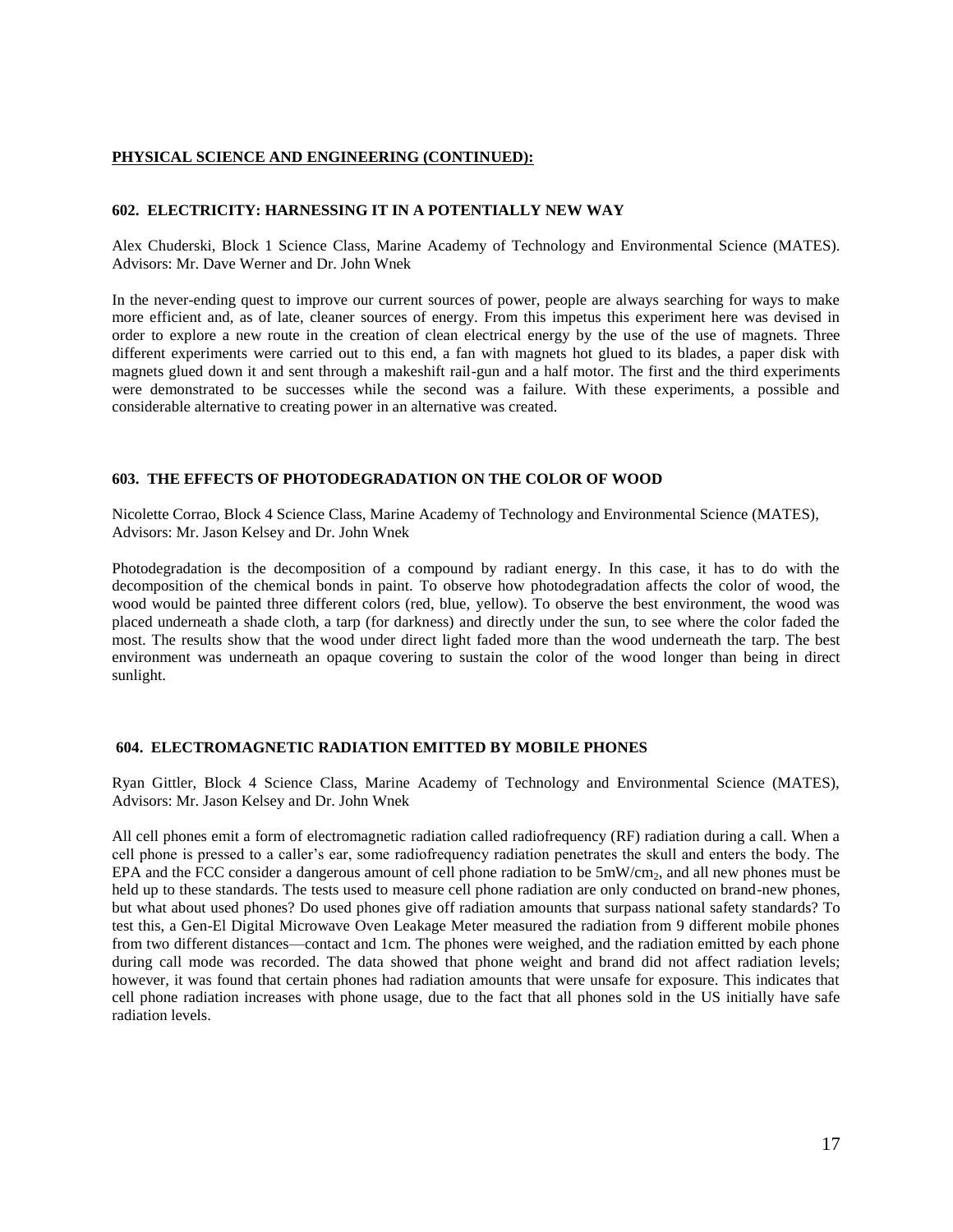### **PHYSICAL SCIENCE AND ENGINEERING (CONTINUED):**

### **605. THE EFFECTS OF A BULKHEAD ON THE ENVIRONMENT**

Kyle Gorman, Block 4 Science Class, Marine Academy of Technology and Environmental Science (MATES), Advisor: Mr. Jason Kelsey

Shoreline areas along the coastal regions sometimes have structures, called bulkhead, that form a wall to define property. The overall use of bulkheads is sometimes estimated at 42% along Barnegat Bay. Studies indicate that bulkheads do not prevent erosion as they were intended, but they cause more erosion and change habitat along the shoreline. The objective of this study was to determine if a bulkhead affects the environment of a body of water. The study was conducted by using a seine net to collect samples of macro, free-swimming organisms around and near a bulkhead, then on the same beach in the open water. Four trials were conducted to determine any differences in capture numbers. The seines were done at different times of the day and on varying tidal cycles to ensure randomness. The results indicated that the structure causes a reduction in the number of captures since there was a greater number of fish caught in the open water area. These results supported my hypothesis that bulkheads reduce the number of species within that area. The results are significant since it allows us to now that it is better for the environment if there is no bulkhead.

### **606. A MICROBIAL FUEL CELL'S EFFICIENCY AND COST COMPARED TO A SOLAR PANEL**

Charles Homoki, Block 4 Science Class, Marine Academy of Technology and Environmental Science (MATES), Advisors: Mr. Jason Kelsey and Dr. John Wnek

Mediator-less microbial fuel cells produce electricity because electrochemically active bacteria produce electrons through digestion of organic material and carry it to the electrode in the fuel cell. This type of microbial fuel cell is much safer because the mediators are mostly toxic. Solar panels are also very popular ways of clean energy production. Can a mediator-less microbial fuel cell because be as efficient as a solar panel? How do the costs of the microbial fuel cell and solar panel compare? A mediator-less microbial fuel cell was built and run for 30 days and a solar panel was set up in an area with an average amount of sunlight. During those 30 days, Direct Current (DC) Voltage output readings were taken with a digital multimeter, and the solar panel was read in the same way, at the same times of the day. The solar panel produced a significantly larger amount of energy, but the microbial fuel cell produced electricity at a constant rate. A microbial fuel cell can produce energy during the day and during the night, while a solar panel is only efficient while the sun is out.

### **607. CORROSION OF METALS: SALT VS FRESH WATER**

Stephen Opet, Block 1 Science Class, Marine Academy of Technology and Environmental Science (MATES). Advisor: Mr. David Werner

When metals are exposed to environmental conditions, changes in their chemical makeup can gradually take place, rendering them destroyed. This process is called corroding. Different metals undergo varying types of corrosion, dependant on both the conditions the substance is subjected to, and the makeup of the metal itself. What metals corrode the fastest? Which corrode the slowest? How would the effects of salt water versus fresh water play a role? What metals would be most beneficial to use on an architectural structure that would be exposed to fresh or salt water? To find these answers, six different types of common metals were tested over a ten week period. Each had a sample that was subjected to both salt water (approx. 29 PPT) and distilled fresh water. Progress was documented once the experiment was roughly half way completed, every other week. Once the ten week period was concluded, the corrosion was cleaned off the samples, and damage was observed. The data showed an increase in the damage received to the salt water samples versus their fresh water counterparts. However, in both sets, low alloy steel was shown to undergo the greatest corrosion, while stainless steel was the most corrosion resistant. In locations along the coast and other water bodies, the result of flooding can impact the type of metal fastener used, which could impact the fastener's overall effectiveness.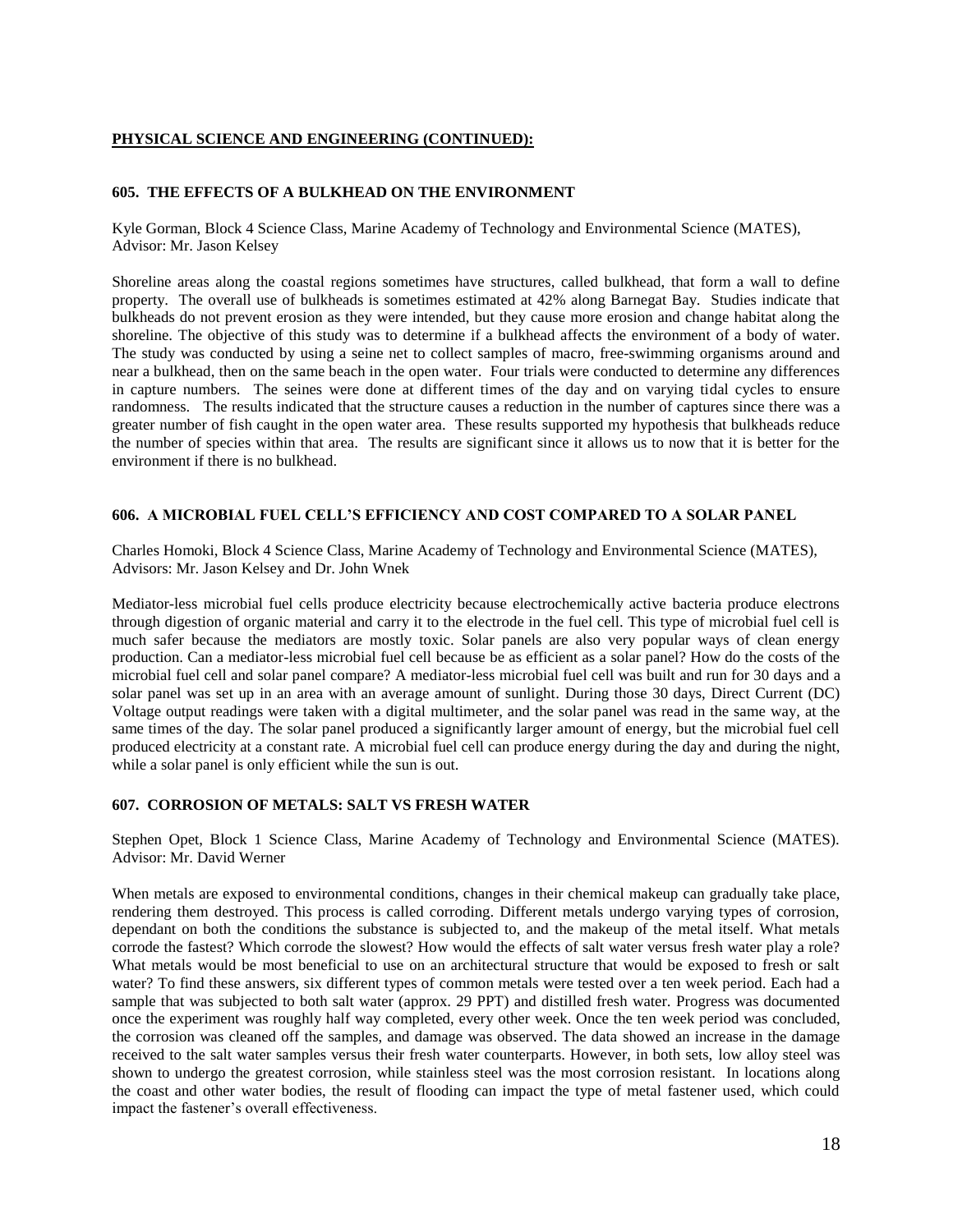### **PHYSICAL SCIENCE AND ENGINEERING (CONTINUED):**

### **608. WATER SAMPLE COLLECTION IN HAZARDOUS ENVIRONMENTS**

Andrew Seney, Block 1 Science Class, Marine Academy of Technology and Environmental Science (MATES). Advisor: Mr. David Warner

Scientists of many fields collect data from bodies of water by collecting a sample. Many water bodies are overgrown with vegetation, or are located in an overall hazardous environment that present risks of injury for field scientists. To help remove this risk, a robot was designed to travel through potentially hazardous environments and collect a water sample, and other information at the water's edge. The design was created based on several engineering principles, and the performance of technological components in wet or treacherous environments. In addition, a proof of concept prototype was constructed to help demonstrate the basic operation of the water collection system that is present on the design. This construction took place at the Marine Academy of Technology and Environmental Science robotics club. The construction of the prototype and the designing of the full model are documented in an engineering log journal.

### **TOXICOLOGY:**

### **701. THE USE OF SHRIMP AS A BIOLOGICAL INDICATOR OF COPPER**

Brian Comerford, Block 3 Science Class, Marine Academy of Technology and Environmental Science (MATES), Advisors: Mr. Jason Kelsey and Dr. John Wnek

Most shrimp are extremely sensitive to copper. Shore shrimp have been recorded to die at levels of copper over 0.40ppm. The suggested highest level of copper in water for humans is 1.3ppm. So would shrimp make good biological indicators of copper? To test this, 25 shrimp were collected from there natural habitat along with water. Copper was added to this water each week. Each week copper levels were also tested using a colorimeter. These copper levels were compared to the number of living and dead shrimp. The shrimp were found to have remained at a constant 24 living shrimp as the copper levels rose. The shrimp seemed to have built a tolerance to the copper in the water, which lead to the conclusion that shrimp would not make a good biological indicator of copper.

### **702. EFFECTS OF OCEAN ACIDIFICATION ON MORTALITY IN BLUE MUSSELS (***Mytilus edulis***)**

Nick Hughes, Block 1 Science Class, Marine Academy of Technology and Environmental Science (MATES): Advisors: Mr. Kelsey and Dr. Wnek

Ocean acidification is a growing concern as it is a cause of greater rates of mortality of species since many marine organisms have narrow pH tolerance ranges. Bivalves (i.e., blue mussels, scallops, clams) have shells made of calcium carbonate that may not form well as a result of changes in pH. And, changes in types of runoff that affect pH feed into water bodies that may change pH values overall. To test the effects of pH changes on organisms, blue mussels (*Mytilus edulis*) were used as part of an experiment. The effects of changes in pH on *Mytilus edulis* were investigated by utilizing three tanks with different pH levels (control: 7.8, 7, and 6.2). After approximately two months of treatments with specific pH levels, the overall mortality rate of the mussels was very high. Out of fortyfive total mussels, only a few survived. In the most acidic tank, the mortality rate was one hundred percent, with the control tank having the lowest mortality rate. The results of this experiment suggest that an increase in acidity (decrease in pH) increases the mortality rate in *Mytilus edulis*. Applying this information to ocean acidification clearly supports the hypothesis that mortality in marine life is in fact caused by changes in pH.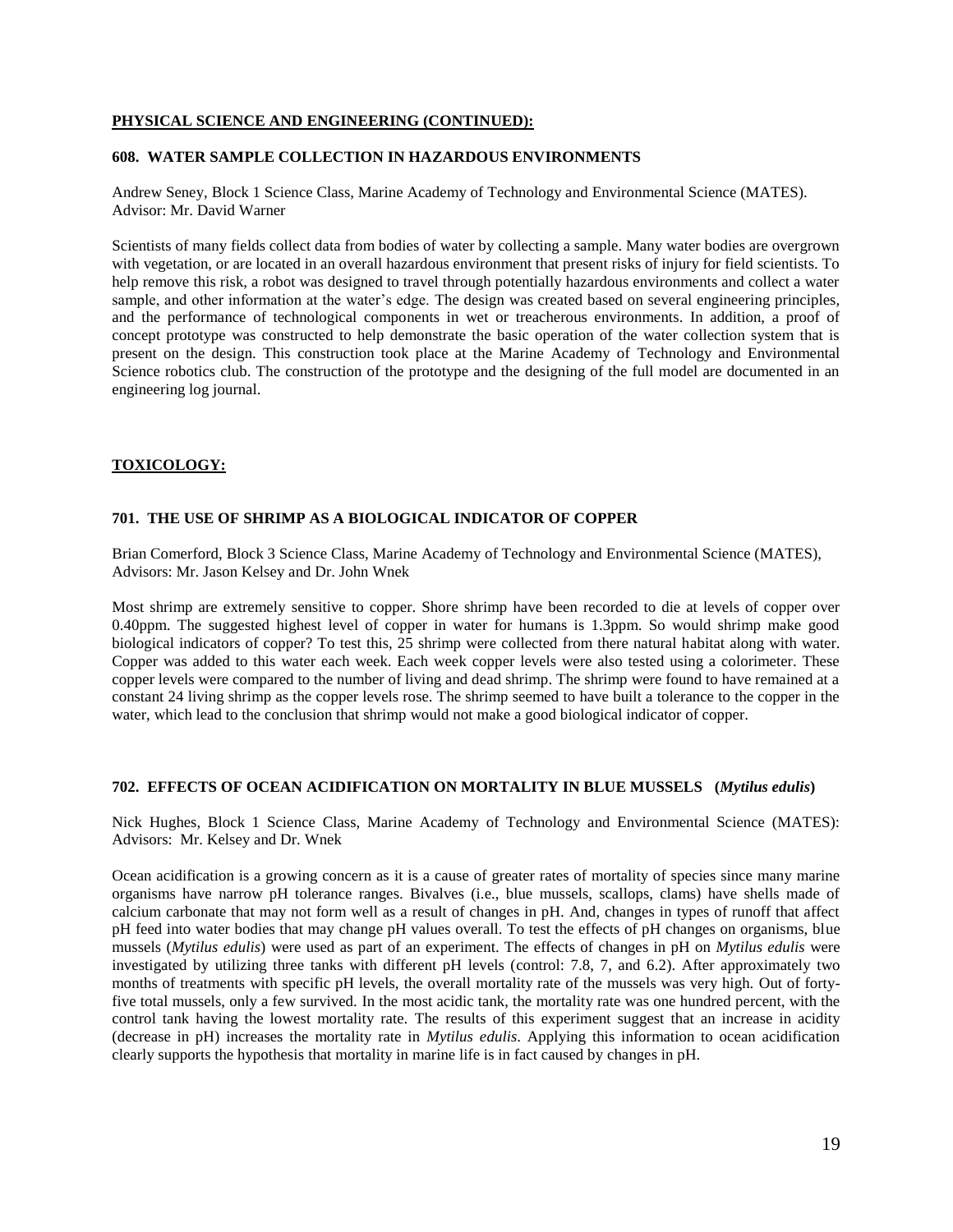### **TOXICOLOGY (CONTINUED):**

### **703. DOES pH AFFECT THE INDESTRUCTIBLE WATER BEAR?**

Conor McGullam, Block 3 Science Class, Marine Academy of Technology and Environmental Science (MATES), Advisors: Mr. Dave Werner and Dr. John Wnek

It was already determined that tardigrades were durable animals: they survived space, extreme temperatures, and numerous other things. The levels of pH that tardigrades can survive in were understudied. The study was completed by gathering tardigrades and separating them into different pH groups. There were five in total with two tardigrades per pH group. Each group was tested in a certain pH level and the data was recorded. The results showed that the tardigrades couldn't survive in 10.10 and 2.30 pH levels for more than two days. Tardigrades did survive in 4.53, 7, and 8.30 pH levels. The significance of the results is that they show that tardigrades can survive in a wider range of pH levels than most animals, but they cannot survive in pH levels that are too acidic or alkaline.

### **704. ANTIFOULING PAINT AND SHRIMP**

William Pagdatoon, Block 3 Science Class, Marine Academy of Technology and Environmental Science (MATES), Advisors: Mr. Jason Kelsey and Dr. John Wnek

Anti-fouling paint is a method in order to prevent fouling which is the growth of organisms on items that are submerged or soaked with water. Although anti-fouling paint is useful, it has been linked to many environmental concerns such as the deaths of many marine organisms. As traces of paint peels off by movement of the water, chemicals such as TBT and cuprous oxide are released and can affect organisms physically. In the experiment, the lethality of three copper anti-fouling paints were tested to show how each affected the shrimp. Twenty shrimp were placed in each tank with rocks that were covered with anti-fouling paint. The shrimp were monitored constantly to record any deaths in the tank. Results show that all three paints caused all of the shrimp to die to the amount of cuprous oxide.

### **705. EFFECTS OF STORM RUNOFF ON BARNEGAT BAY LIFE**

Ryan Paul, Block One Science Class, Marine Academy of Technology and Environmental Science (MATES), Advisor: Mr. David Werner

Shore shrimp (*Palaemonetes sp*.) are a very abundant shrimp species in the Barnegat Bay. The shrimp are eaten by many creatures in the bay, and serve as the base of the bay's food chain. Storm runoff causes many chemicals to go into the water and change water characteristics. This experiment tests the result of storm runoff with the ease of predating shore shrimp if a large amount of storm runoff was to enter the bay. Some shore shrimp were put into water with red dye. After living in this water for a week, they were then put into a tank with red paper surrounding the walls of half the tank. The shrimp were observed to see what side, red or clear, they went to after a predator was assimilated. The shrimp did not seem to know the difference between the sides. Because of this, it was concluded that if a substantial water change was to happen in the bay, the shrimp will not adapt soon, and the shrimp will be predated easily, causing the base of the food chain to weaken or not exist.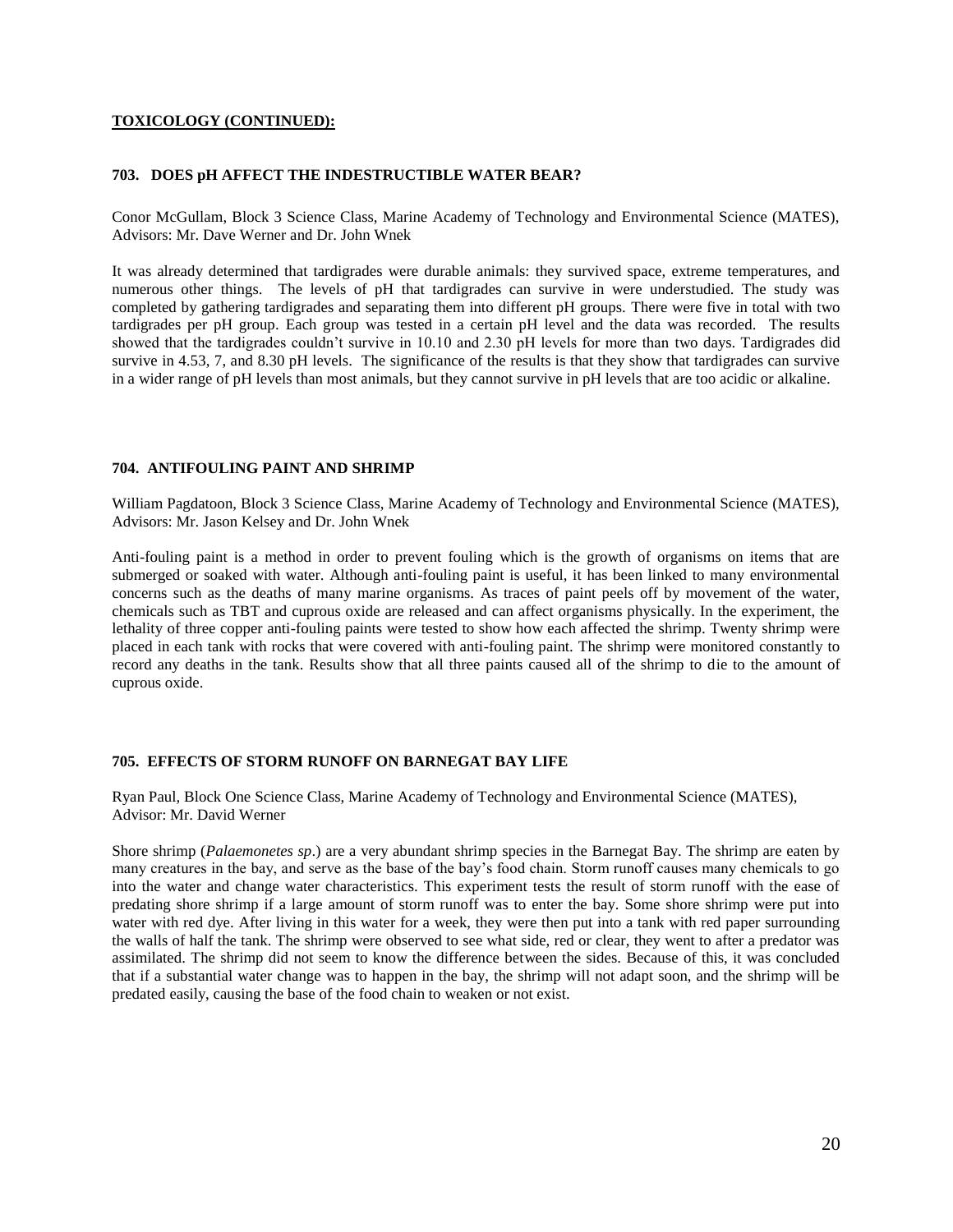### **TOXICOLOGY (CONTINUED):**

### **706. BIOFOULING DETERRENCE**

Christopher Sayers, Block 4 Science Class, Marine Academy of Technology and Environmental Science (MATES), Advisors: Dr. John Wnek and Mr. Jason Kelsey

Biofouling is the attachment of an organism to the surface of a submerged object that has been in contact with water for a period of time. There are variations in attachment organisms depending on the water conditions, amount of salt, amount of sunlight, and also the rate of water flow. To determine the effects of biofouling in Beaver Dam Creek, New Jersey, control and variable materials were submerged in the creek to show how well they deterred biofouling based on percentages of fouling. One of the variables was an air bubbler attached to a piece of fiberglass in order to replicate the >2m/s velocity of water movement that is needed to stop organisms from attaching to the surface. Biofouling abundance on the materials was recorded by taking a picture with a camera phone every week for three months. Water and air temperature, salinity, and pH were also recorded. After the initial data was collected, the surface area of the materials and the biofouling coverage on the materials were measured. The bare copper pipe did not collect any biofouling in the time period and had <0.01% of biofouling; the air bubbler only seemed to *deter*  biofouling and did not *completely* stop it with the biofouling percentage of 5.4%. This study shows that an air bubbler does help in limiting the amount of biofouling, which showed a significant improvement over other materials that did not have constant water movement.

### **707. BIOFOULING COMMUNITIES FOUND ON DIFFERENT SUBSTRATES DURING A WINTER SEASON**

Anthony Srnka, Block 4 Chemistry, Marine Academy of Technology and Environmental Science (MATES). Advisor: Mr. Werner

Biofouling is the accumulation of living organisms on surfaces in a marine environment. During this experiment, the accumulation of biofouling organisms on the different substrates was observed. To conduct this experiment, an apparatus was constructed with wood, plastic, aluminum, ceramic, and PVC substrates attached to it. It was then deployed off of a floating dock at the Rutgers University Marine Field Station (RUMFS) in Tuckerton, New Jersey. During the course of three months, the device was checked periodically to record observations of the progress of biofouling on the different substrates. When the device was removed from the marine environment, the biofouling on the different substrates was observed. The identified organisms found on the substrates were brown algae, amphipods (*Gammarus mucronatus*), and grass shrimp. The surface area of the substrates and the mass of the biofouling material were calculated to determine which substrate had the most and which substrate had the least biofouling. Observations were also made on different factors that affected the amount of biofouling on each substrate, such as texture, light, and temperature.

### **708. DETERMINING THE MOST NON-FATAL FILTRATION SYSTEM WHILE MAINTAINING SEA JELLIES**

Christopher Zdyrski, Block 1 Science Class, Marine Academy of Technology and Environmental Science (MATES), Advisors: Mr. Dave Werner and Dr. John Wnek

Sea jellies have been shown to be very difficult to maintain in tank systems due to their lack of rigidity, counter movement from danger, and difficulty to move/handle. Many different tank setups have been examined or made to overcome this obstacle and three were chosen to test. Two different species were collected: the Beroe comb jelly (*Beroe ovata*) and the leidyi comb jelly (*Mnemiopsis leidyi*). Many modifications to each tank were carried out to help insure the longevity of the sea jellies. Totes were used to originally house the sea jellies. Totes were not used after tank #2 due to their flexibility. In tank #1 an acrylic sheet was used to help with water flow. In tank #2 a spray bar with a tote and a tank were used to decrease suction and remove the filter from the main tote. In tank #3 a bucket was used to contain the sea jellies and the spray bar introduced water from the second tank to the first tank. It was shown from this experiment that the health and length of survival for tank setup #3 was the longest and most successful. While more sea jellies were used in the last trial because no more B. ovata could be caught, the health and appearance of *M. leidyi* seemed to show that this setup was the most effective.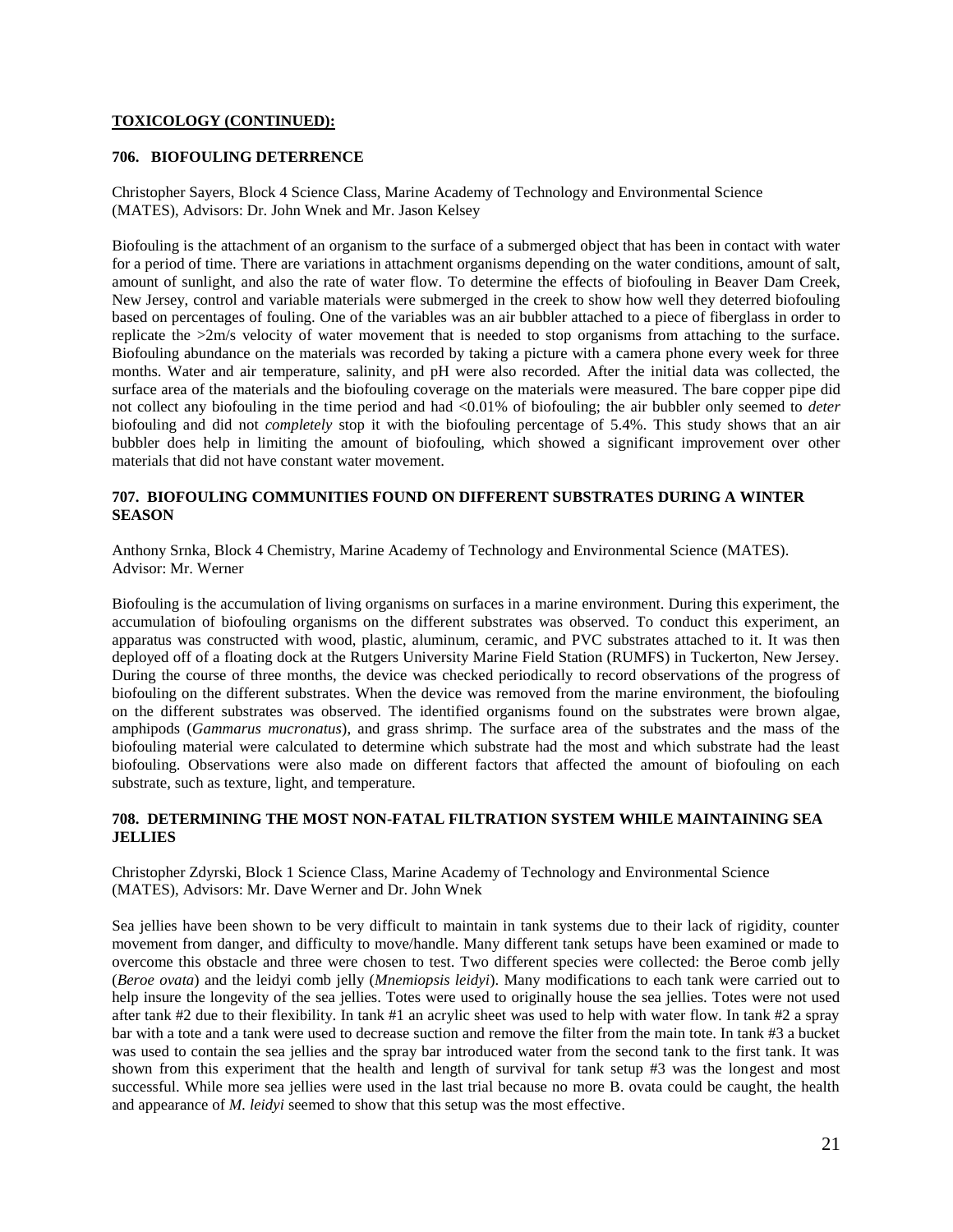### **ZOOLOGY:**

### **801. DO CHICKENS HAVE A PREFERENCE ON THE COLOR OF FOOD THEY EAT?**

Lauren Harper, Block 4 Science class, Marine Academy of Technology and Environmental Sciences (MATES), Advisors: Mr. Jason Kelsey and Dr. John Wnek

Chickens have been found to have better eyesight than humans as a result of tetra-chromatic vision, while humans only have tri-chromatic vision. This is because chickens can see a fourth spectrum of light. Humans can only see the "visible colors" which are red, blue, and green; chickens can perceive violet light waves as well as red, blue, and green. Seeing a new spectrum of light does not add a color to their eyesight, but instead, it changes every other color. The color that we see is different from the color a chicken sees when adding the violet spectrum of light. Does the different color spectrum affect the way chickens choose their food or perceive their prey? Do they have a preference on the "visible color", we see, of their food? Does this new spectrum of light change the color so much that they are not attracted to it? To answer all of these questions, a y-maze was used in conjunction with different colored-food to test chicken feeding preferences. The results of this study suggest that the chickens were more attracted to the red coloration, while they were least attracted to the blue color. This study could lead to more effective use of feed so that chickens on farms could eat more effectively thus producing more eggs and offspring, and become more muscle and meat dense.

### **802. ALGAE GROWTH AND REGROWTH ON GASTROPOD SHELLS**

Jessica Johnson, Block 1 Science Class, Marine Academy of Technology and Environmental Science (MATES), Advisors: Mr. Dave Werner and Dr. John Wnek

Hermit crabs and marine slugs are believed to have a co-relationship with algae in order to hide from their prey. What happens when algae is removed? Will it regrow? More importantly, is what people are putting into our ecosystems affecting this growth, and therefore leaving them unprotected? Ten marine slugs and hermit crabs' shells were used for the experimentation. They were divided into four groups, each group undergoing different experimental procedures. As a result, algae growth and regrowth was observed on particular areas of the shell. Knowing that hermit crabs and marine slugs use algae to camouflage themselves, people should take precautions so as to not affect this process. If runoff and excess nutrients are causing eutrophication and cause changes in algae types, this may have a negative effect on these organisms. Therefore, determining algae health on hermit crab shells may be an indicator of the health of a water body.

### **803. THE BEHAVIORAL REACTIONS OF SHORE AND SAND SHRIMP DUE TO PREDATORY FISH SOUNDS**

Kayla Johnston, Block 1 Science Class, Marine Academy of Technology and Environmental Science (MATES). Advisors: Mr. Jason Kelsey and Dr. John Wnek

Shore shrimp (*Palaemonetes sp.*) are small decapods found in the eelgrass beds, oyster beds, and generally anywhere in salt marshes. Sand shrimp (*Crangon septemspinosa*) are different in appearance to shore shrimp, and prefer to live in sandy flats of the salt marshes. Both however are excellent swimmers with well-developed sensory organs, and play a large role in estuarine ecosystems. As detritus and phytoplankton feeders, they serve as an important food source for a large variety of bay organisms. Arthropods such as shrimp possess chordotonal organs that can sense vibration in water, which are thought to be associated with sound. Sound produced by predator animals can be transmitted through the substrate in which these crustacean live, and be detected by chordotonal organs. Just how well developed are these sensory organs? Is it possible sounds from sources such as predatory fish can trigger a behavioral change in shore and sand shrimp? To test this, 37 shore shrimp and three sand shrimp were kept in a test tank where the sound recordings of three predatory fish of the Barnegat Bay were played underwater. The reactions of the shrimp were then observed for any behavioral changes such as increased activity or attraction to the sounds. The observations suggested that there were a variety of behavioral changes corresponding with the sounds, as well as certain sounds receiving more reactions, and the two different species of shrimp responding differently.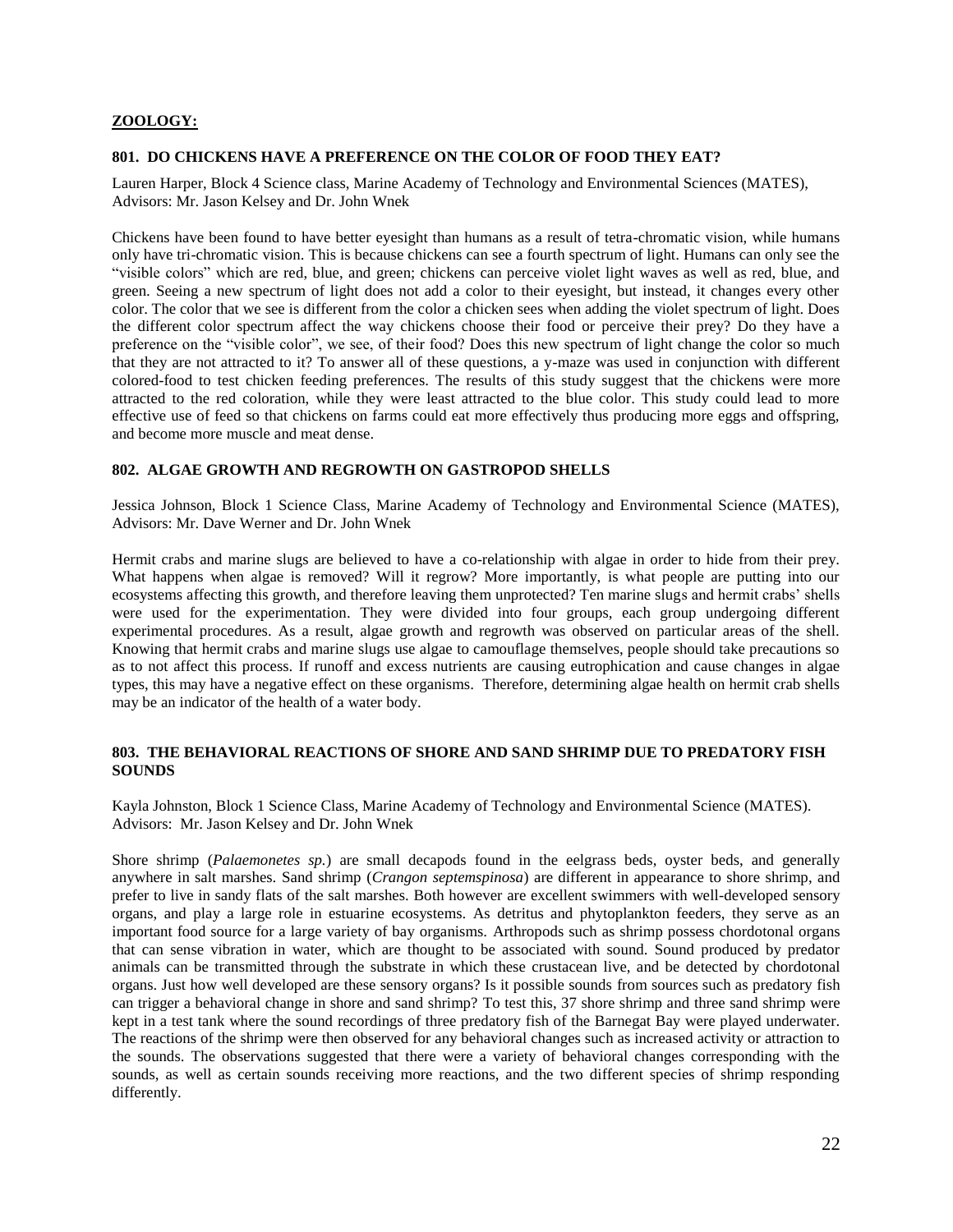### **ZOOLOGY (CONTINUED):**

### **804. CHARACTERISTICS OF FLOUNDERS ON DIFFERENT COLORED SUBSTRATES**

Jenna Kwiecinski, Block 3 Science Class, Marine Academy of Technology and Environmental Science (MATES), Advisors: Mr. Jason Kelsey and Dr. John Wnek

Flounders are a species of bottom dwelling fish. Blending in with their surroundings is key to their survival. Depending on the color substrate, flounders camouflage their body coloration to hide from predators. But how drastic can these changes be? To test this, different colored substrates were used to examine the amount of color change on a Summer Flounder (*Paralichthys dentatus*) and a Winter Flounder (*Pleuronectes americanus*). Pictures were then taken, and ratios of red, green, and blue were found to compare the differentiation of each flounder's ability to camouflage. Neither of the flounders was able to fully adapt to the colored substrates. The summer Flounder's ability to camouflage was better than the Winter Flounder. However, a bottom made up of regular sand was the area that both flounders favored and both were able to camouflage the closest to the background colors.

### **805. THE GRASS ISN'T ALWAYS GREENER**

Alissa Papernik, Block 4 Science Class, Marine Academy of technology and Environmental Science (MATES), Advisors: Mr. Dave Werner and Dr. John Wnek

Earthworms are said to improve growth on plants but do they really? Grass was used for testing this myth. Earthworms are a natural fertilizer and their excretions help give plants nutrients. The earthworms need decomposing matter to make these excretions. Earthworms were kept for a few weeks prior to the experiment in a container in their own soil, leaves and bread (providing an organic food source). The soil amended by earthworms was used as an experimental treatment to grow grass. A container full of backyard soil was also set up to serve as a comparative measure. Both experimental containers were given the same amount of seed and water. Over the course of forty-six days the soil was observed. My expected outcome of earthworm treated soil being more conducive for grass growth was not supported as there was an unexpected result. My data suggest that the backyard soil was more beneficial than the earthworm soil for the growth of grass. The grass was taller and more dense in this container, as the earthworm grass didn't grow as much. The difference in growth may be a result of the soil types found in the southern New Jersey area, which is dominated by sand particles, which may not fully support earthworm nutrient soil fixation.

### **806. OBSERVING THE PREDATORY SENSES OF THE CHOCOLATE CHIP SEA STAR (***PROTOREASTER NODOSUS)*

Nastasia Porras, Block 2 Science Class, Marine Academy of Environmental Science (MATES), Advisor: Mr. Jason Kelsey

Sea stars are marine invertebrates found all over the globe. Apart from their use as decoration, sea stars are important bioturbators for almost all marine environments. Because it is difficult to monitor sea stars in their natural habitats, a natural predatory encounter was simulated with the *Protoreaster nodosus* species. By placing three sea stars in a closed environment it was easy to observe their choice of harmed prey, that was easier to digest, or prey that remained alive. After seventeen observations it was clear that the sea stars chose the vulnerable prey for the majority of the trials. With this information it was concluded that this selection also occurs in the wild, therefore, inferring that sea stars do have predatory senses that allow them to detect vulnerable prey.